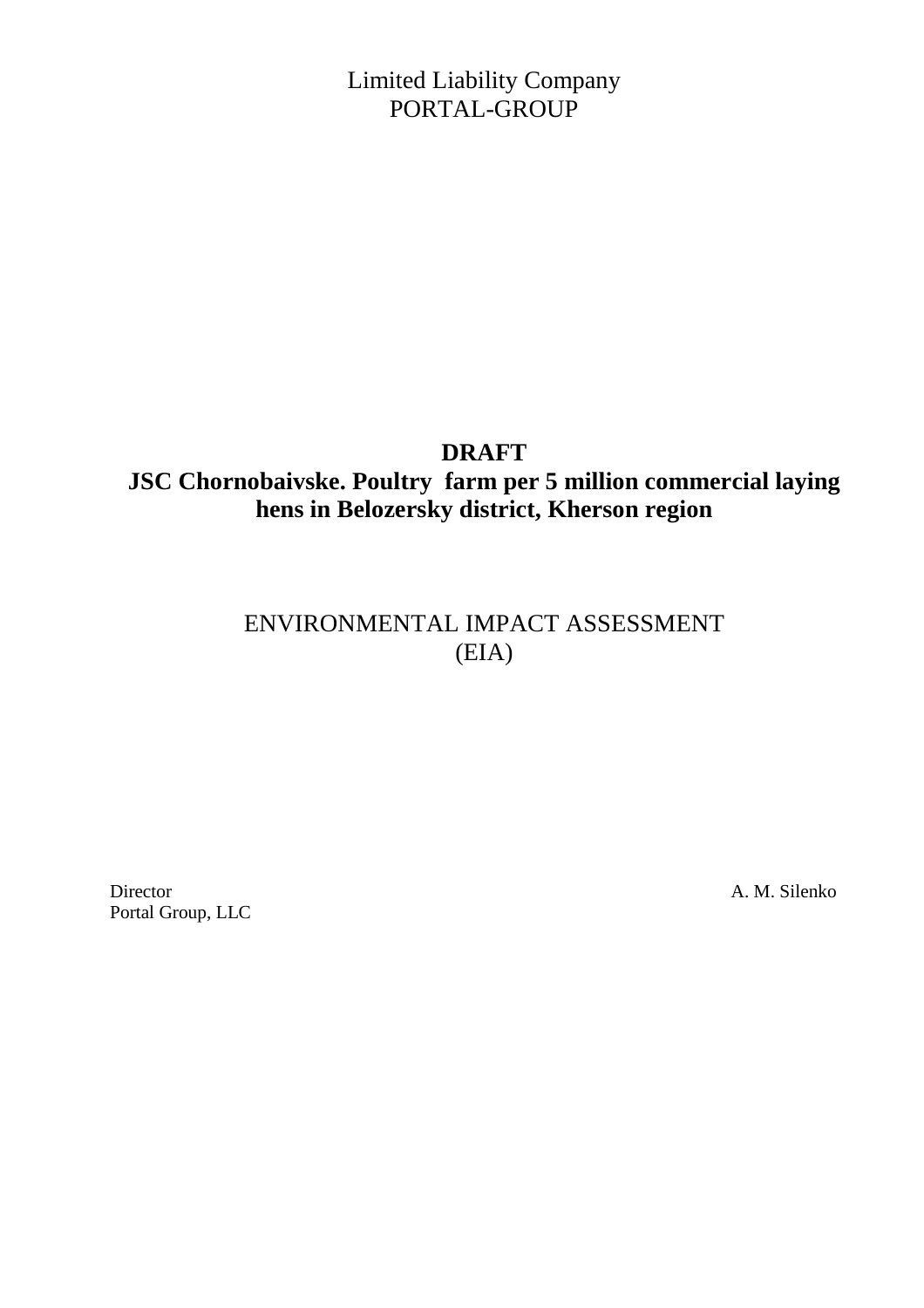### **1. Introduction**

Objective: To estimate the negative impact on the environment of agricultural production in growing and keeping of commercial poultry at Skhidne Village , Kherson region, Belozersky district.

The following normative materials were used for development of a project:

1. OND-86, Methods of calculation of concentrations in the ambient air of hazardous air pollutants contained in the emissions of enterprises;

2. DHST 17.2.3.02-78 , Nature Conservancy. Atmosphere. Regulations for establishing permissible emissions of pollutants from industrial enterprises;

3. DBN A.2.2-3-2004, Content, procedure of development, coordination and approval of project documentation for construction;

4. DBN A.2.2-1-2003 "Structure and Contents of the Environment Impact Assessment (EIA) materials during design and construction of enterprises, buildings and facilities;

5. Collection of methods for calculating emissions of pollutants from different productions, Hidrometvydav, 1986;

6. State sanitary rules for planning and building-up of settlements. Kyiv, Ministry of Health of Ukraine, № 173 from 19.06.1996,

7. Maximum permissible concentration and estimated safe levels of pollutants in ambient air in populated areas. Donets'k. 1998

8. Planning and development of urban and rural settlements. DBN 360-92 \*\*, State Construction Committee of Ukraine, Kyiv, 2002

9. Poultry Enterprises. Department norms of production engineering. VNTP - AIC -04. 05. Ministry of Agrarian Policy of Ukraine, Kyiv, 2005

10. Veterinary-sanitary rules for poultry farms and their design requirements. Approved by Order of Chief state inspector for the Veterinary Medicine of Ukraine as of July 3, 2001 № 53.

11. Veterinary-sanitary rules for businesses (enterprises, shops) in poultry processing and egg production. Approved by Order of the Chief state inspector for the Veterinary Medicine of Ukraine as of September 7, 2001 № 70.

12. DBN B.2.4-3-95 "Master Plans farms."

13. "Collection of emission indicators (specific emissions) of pollutants into the air from different productions," Volume 3, Donetsk, 2004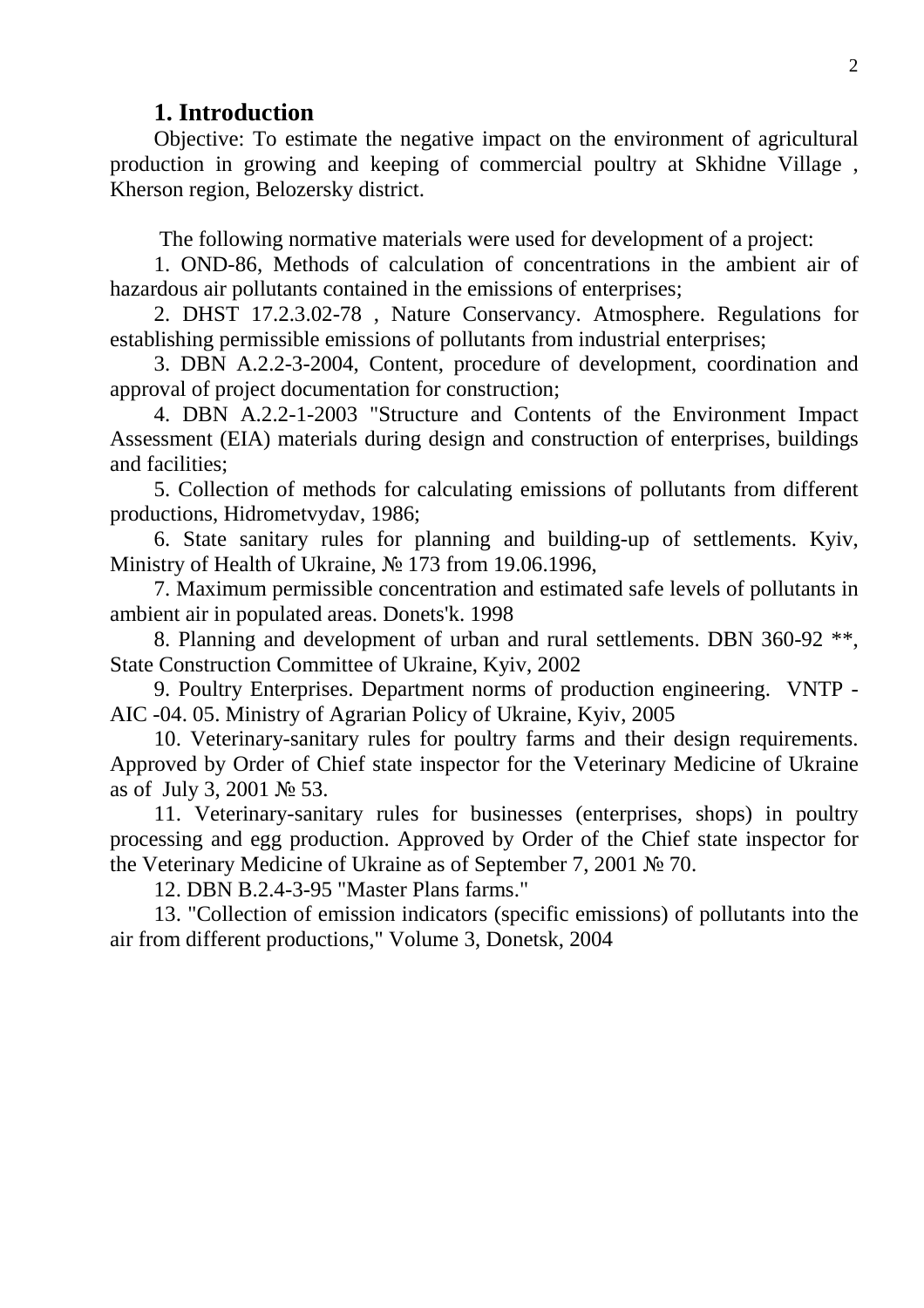# **2. General information about the object - Poultry farm per 5 million commercial laying hens**

Object name: Poultry farm per 5 million commercial laying hens in Belozersky district, Kherson region.

Customer: PJSC "Chornobaivske."

Documentation Developer: Limited Liability Company " \_\_\_\_\_\_\_\_ ", of . Street.

General Plan provided for the accommodation of such objects in the area

2.1. Rearing flocks areas:

- Poultry houses  $\mathbb{N}^{\circ} \mathbb{N}^{\circ}$  1-10;
- Disinfection post № 11;
- Changing rooms № 12;
- Transformer substation  $\mathbb{N}^{\circ} \mathbb{N}^{\circ} 13,14$ ;
- Diesel generators № № 15,16;
- Wet unit №17;
- Water tower № 18;
- Firewater tanks № 19;
- Veterinary laboratory № 20;
- Disinfection barrier № 21;
- Artesian wells № № 23-26.
	- 2.2 Commercial poultry area:
- Poultry houses  $\mathbb{N}^{\circ} \mathbb{N}^{\circ}$  1-20;
- Transformer substation № № 21-24;
- Diesel generators № № 27-30;
- Administrative building №33;
- Changing rooms № 44;
- Disinfection post № 35;
- Long-term egg storage facilities №36;
- Veterinary laboratory with crematorium №37;
- Disinfection barrier № 38;
- Maintenance station № 39;
- Fire department  $\mathcal{N}_2$  40:
- Firewater tanks № 43;
- Wet unit  $\mathbb{N} \circ 44$ :
- Packing store № 45;
- Wells № № 46-49;

## **3. Map - enterprise scheme, sanitary - protective zone**

Scheme of air pollutant emissions sources distribution of PJSC Chornobaivske based on the Master plan. 1:500 scale drawings.

The allocated lands are located within agricultural area of Skhidne village, Belozersky district, Kherson region.

- From the south: Skhidne village;

- From the west: river Verovschyna;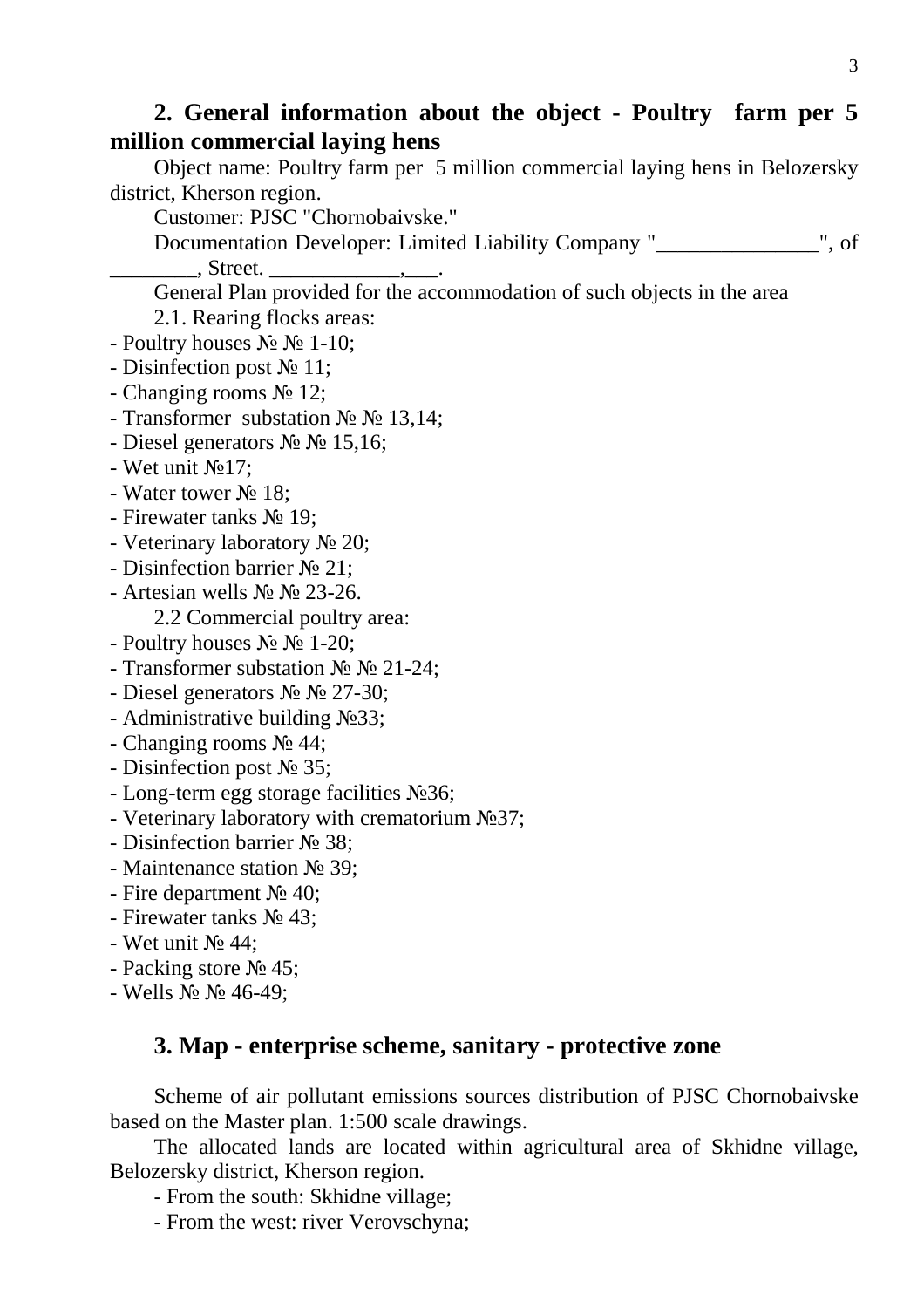- From the north, forest plantations and agricultural area;

- From the East: agricultural area;

.

 The total area amounts to 70.01 hectares of land. Building area is equal to 117,532 m2.

According to State sanitary rules for planning and building-up of settlements and DBN B.2.4-3-95, Farms Master Plans, the sanitary protection zone of this enterprise amounts to 1200 m. A residential area that is, Skhidne village is situated within the limits of standard sanitary protection zone. Thus this paper provides a thorough calculations of ground concentrations of pollutants, according to which the possible reduction of sanitary protection zone is possible in accordance with the procedure established by State sanitary rules for planning and building-up of settlements, approved by order of the MoH of Ukraine № 173 from 19.06.1996.

# **4. Brief physical and geographical, geological and climatic characteristics of the area**

Poultry farm per 5 million commercial laying hens in Belozersky district, Kherson region is situated in Skhidne village in Belozersky district.

Short climatic characteristics are adopted in accordance with BNSH 2.01.01-82. The area belongs to the P-B category. The climate is continental with moderately cold winters and warm summers. Average annual air temperature, according to the Kherson Regional Centre for Hydrometeorology amounts to 9.8 **<sup>0</sup>С**. The average temperature of the coldest month amounts to  $-3.0\degree$ C, the average temperature of the warmest month amounts to  $+21.9$   $^0C$ .

The relief of the area is smooth (terrain relief coefficient amounts to  $-1.0$ ). Groundwater horizon lies at depths of 14 - 25 m from the ground. Seasonal fluctuations in groundwater level is  $\pm$  1,0 m.

# **5. Sources of pollutant emissions into the air, which are located in the area of poultry farm that are taken into account during the calculation of dispersion of pollutants**

While carrying out calculations of pollutant emissions into the atmosphere, to determine the cumulative impact of all farms one should consider:

The equipment located in the rearing flocks area:

- Gas air heating units GP 95 ELSTER;
- Gas boiler Wiessman Vitocrossal 200W;
- Gas boiler Wiessman Vitodens 200W;
- Diesel generator station VOLVO TAD 1242 GE;
- Other special equipment by SALMET (Italy).

- 10 poultry houses. Every poultry house of the area has 7 rows of cage batteries with 6 tiers of cages in each row. Droppings conveyor belt being138 m in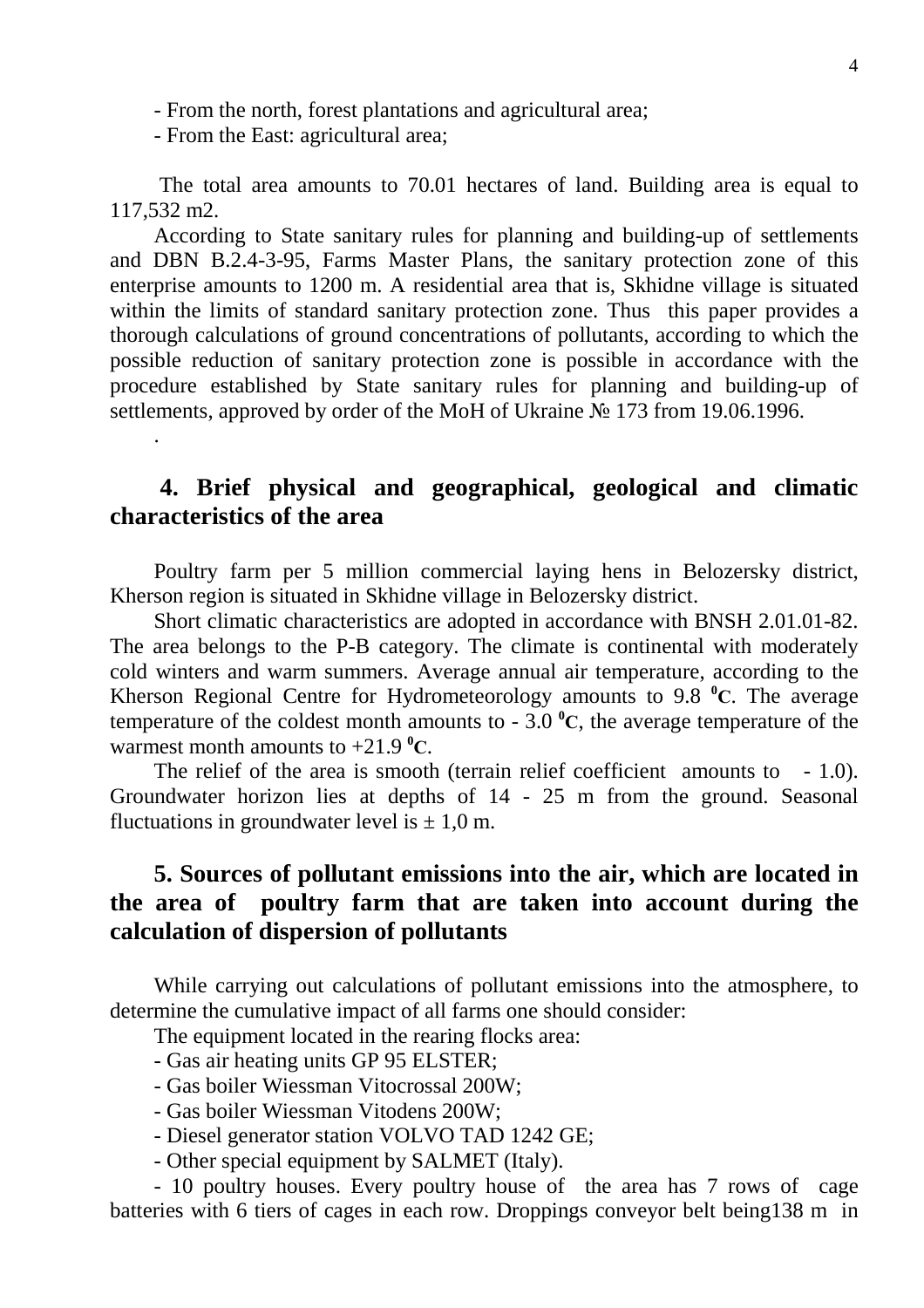length and 1.2 m in width is disposed below each tier of cages. Each poultry house has three bins for storage and supply of food, and one disposal conveyor pit.

 At the same time no more than 5 tiers are involved in the process, due to the fact that in the 6-tier the rearing flocks before 6 weeks are being grown up, thereafter the rearing flocks are distributed among other 5-tiers.

Gas boilers are located in changing rooms, disinfection post and veterinary laboratory.

The equipment located in the commercial poultry area:

- Crematorium equipment;

- Diesel generator station VOLVO TAD 1242 GE;

- 20 poultry houses. Every poultry house of the area has 7 rows of cage batteries with 6 tiers of cages in each row. Droppings conveyor belt being138 m in length and 1.2 m in width is disposed below each tier of cages. Each poultry house has three bins for storage and supply of food, and one disposal conveyor pit.

Heating and hot water in the area shall be provided by electricity.

#### **5.1 Gross emissions**

 Detailed description of the emission sources is given in Appendix 2 Background data for calculation is found in Table 3.

Compositional Characteristics of emissions for each source are listed in Annex 2 Table 4.

Description of hazardous substances is given in Annex 2 Table 5.

Summation groups' description is given in Annex 2 Table 6.

Description of background concentrations is found in Annex 2 Table 7.

The feasibility of calculations of ground concentrations is found in Annex 3.

Characteristics of emission sources are provided in Annex 4.

Characteristics of pollutants are found in Annex 5.

# **6. Description of process as a source of environmental pollution in the farm area.General characteristics of the process.**

Poultry farm consists of two areas, these are the rearing flocks area and commercial poultry area.

While calculating the dispersion of pollutant emissions into the atmosphere the mutual influence of the rearing flocks area and commercial poultry area shall be taken into account.

Keeping poultry in cages according to technology of SALMET firm is used in the operation of a farm .

All chickens during the year are moved from the rearing flocks area according to the flow process chart. Rearing flocks are consistently placed in cages for transporting and then in the same sequence are placed in the cages of poultry houses,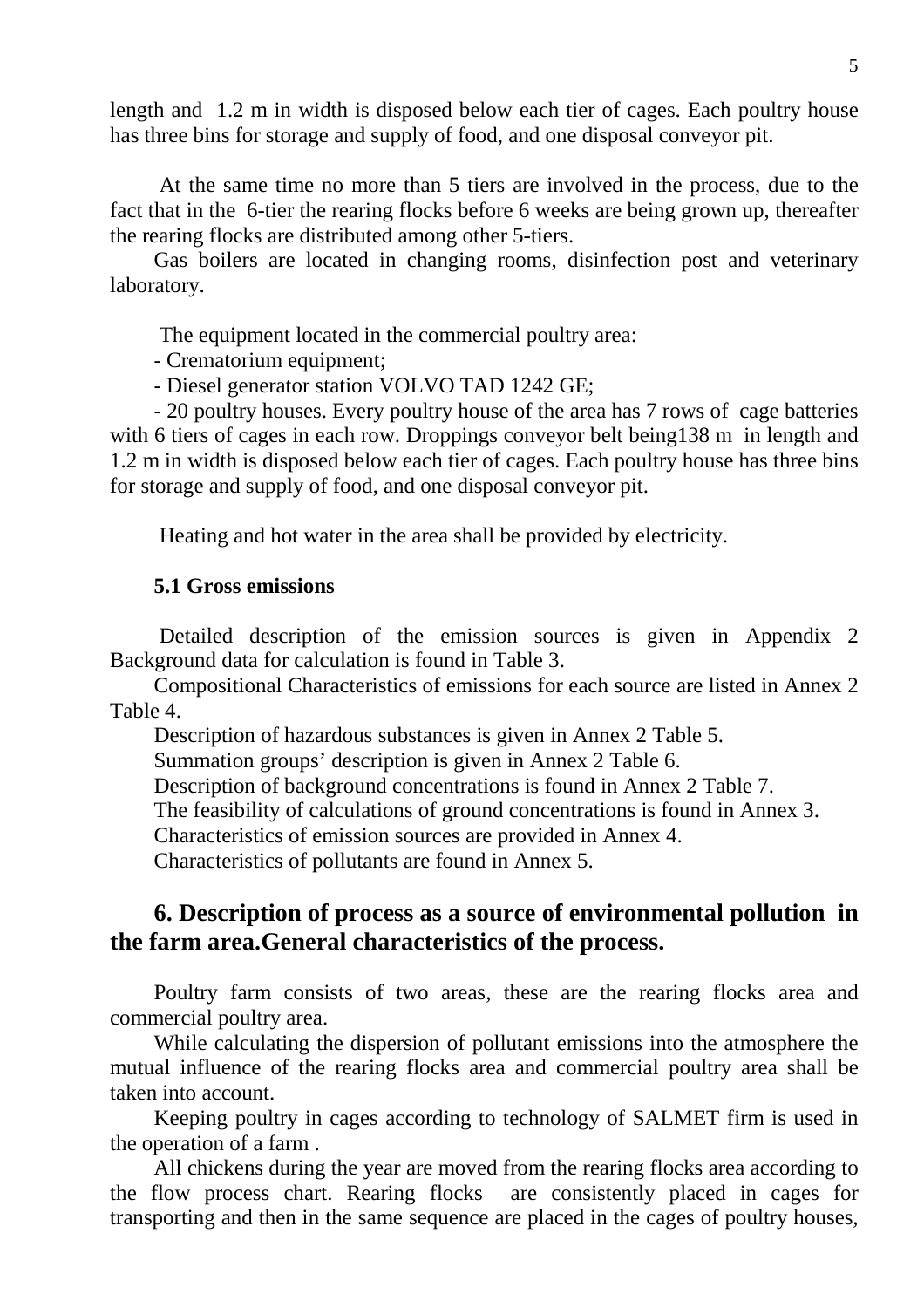keeping the composition of rearing flocks grown up in one group. This will reduce the stressful effects due to their movement.

Each cage battery is equipped with battery watering systems, feeding system, egg collection system, droppings conveyor system with computer-aided management.

The main condition for keeping laying hens is to create optimal microclimate conditions in the poultry houses, namely, air temperature, light, air velocity, humidity, dust, microbial contamination. It is essential for normal functioning of all body systems to maintain productivity of birds at a high level, ensuring the laying up to 300 eggs per year.

The process of thermoregulation is important for the body of birds. Deviations in temperature significantly affect the health of the poultry. Increased temperature reduces the resistance, reduces appetite, and reduces the egg laying. Low temperatures entail cold-related diseases. The project contemplates an automatic optimum temperature. Temperature control shall be carried out in accordance with the thermometers. At normal temperatures chickens eat food normally, are uniformly distributed in a cage and lay eggs very good. The optimum temperature in poultry houses shall be maintained within  $18\text{-}20\text{ °C}$ .

Given the intense gas exchange of chickens, which in the process of life generate heat, gases, bird droppings, also releasing gases and the zoo-hygienic requirements set restrictions on their content in the air. For instance, carbon dioxide should constitute no more than 25% of the poultry volume, ammonia - 15 mg/m3, hydrogen sulfide - 5 mg/m3. Humidity levels should be kept between 60-70%.

The project implies windowless poultry houses. They are lit by electric lamps. Light regimes are set according to duration, frequency and intensity of lighting in order to ensure all-year intensive egg laying. Duration of illumination (or light day) is an important factor in the light regime of laying hens. The project provides for an automatic adjustment of light by a computer program.

The birds shall be fed on complete feed. Feed stuff is produced on a separate existing feed mill plant. Feed rations are balanced and include all nutrients: protein, carbohydrates, vitamins and minerals.

During preventive break of no less than 4 weeks (30 days) (between the export of poultry and placing a new flock) the room with the equipment must be cleaned, rinsed and disinfected.

During the breeding of birds it is also need to carry out regularly works on cleaning and disinfecting cages, feeders, bird baths, equipment and machinery for making and distributing food. Disinfection is conducted under the current regulations of Veterinary Medicine.

The project implies the use of multirange disinfection apparatus TORNADO model 2897 (manufactured by Curtis Daina-Fogh, USA) in an amount of 2 pcs. per poultry house. Disinfection can be conducted in the presence of birds with certified in Ukraine drug "FOHNET" produced by Sanitec - Ocene company(France). Registration certificate of the State Department of Veterinary Medicine of Ukraine № 0251-01-031-04 as of 29.04.2004. As a carrier is used a spray additive ADN-01, produced by NPK KIN Kyiv.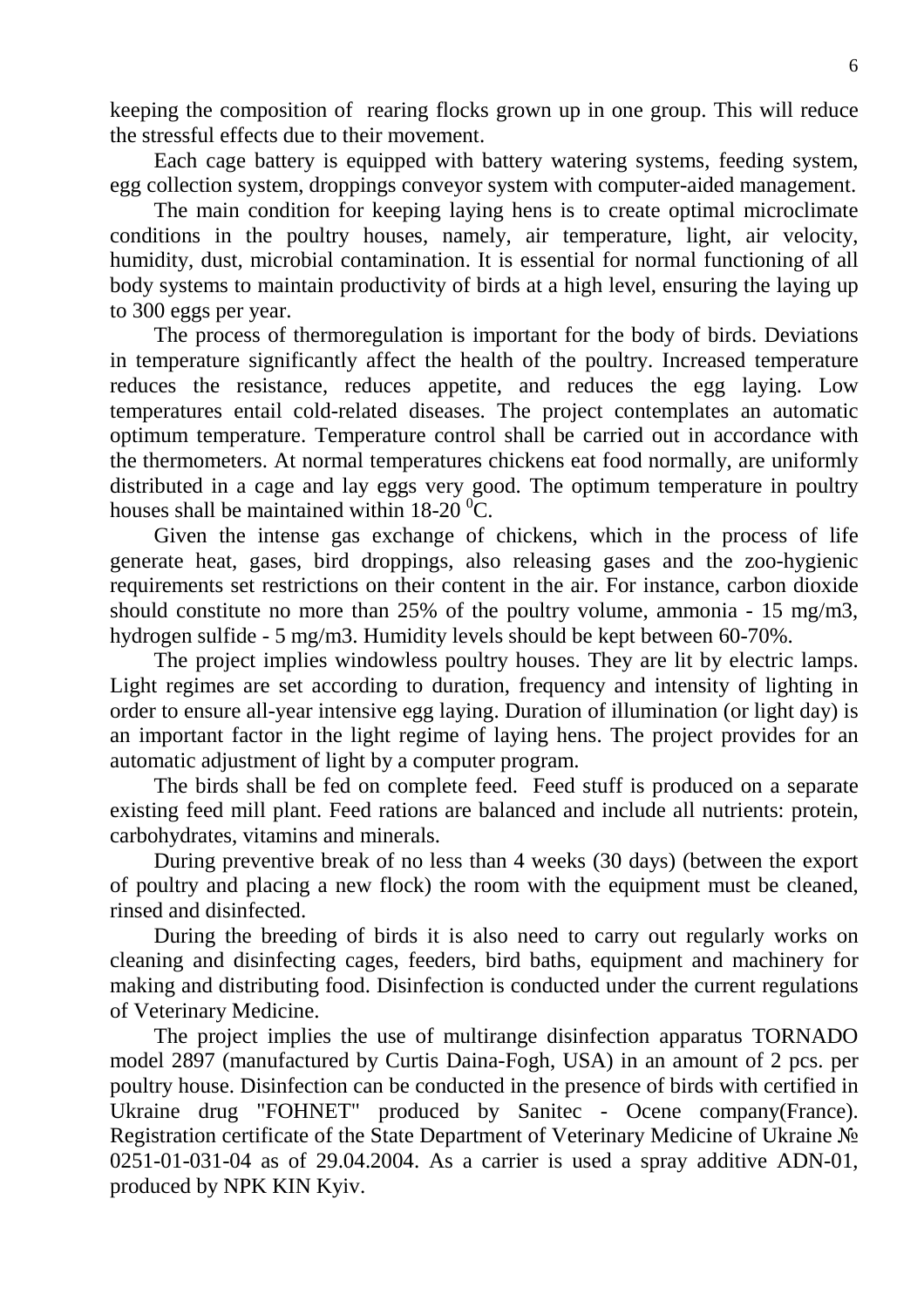Disinfectant FOHNET has bactericidal, fungicidal, virucide effects. To prepare the working solution per 1m3 is used 1.73 ml of FOHNET and 0.67 ml of aerosol carrier ADN-01.

Also to ensure the requirements of regulations concerning disinfection of equipment and transport facilities, adherence to purity, the farm also uses other drugs, certified by the State Department of Veterinary Medicine of the Ministry of Agrarian Policy of Ukraine (issued registration certificate), Namely:

- Septodor Forte (solution for disinfection), № 0454-01-078-04 as of 28.10.2004;

- Vet-Amin (the solution for disinfection), № 2589-01-841-07 as of 26/04/2007 ;
- Biosolv (washing solution), № 1942-01-695-06 as of 07/04/2006 ;
- Neohlor (solution for disinfection), № 2783-02-709-06 / 1 as of 11.07.2007 ;
- DezEkon (solution for disinfection), № 2016-01-707-06 as of 04/07/2006;
- Maksysan (solution for disinfection), № 2869-01-708-06 / 1 as of 5.10P .2007;
- Ambitsyd (solution for disinfection), № 1943-01-696-06 as of 04/07/2006 ;
- Septodor (solution for disinfection), № 1607-01-576-06 as of 26.01.2006,
- And the certificate of registration issued by the Ministry of Health of Ukraine:

- Biohlor, № 000039 as of 15.02.2007;

- Neosteryl, № 000150 as of 26.06.2007 ;

- Demp (solution for disinfection);

- KASPOS (solution for disinfection).

#### **6.1 Control of emissions of pollutants**

Control of observance of maximum permissible emissions (MPE) of pollutants into the atmosphere is carried out by specialized organizations accredited to perform this type of activity. State control of observance of such standards is carried out by bodies of State control in the domain of environmental protection in accordance with the applicable legislation of Ukraine and in respect of the emissions specified in the project of MPE.

## **6.2 Air pollution emissions from enterprise under the adverse weather conditions and measures to reduce such adverse effects**

Under the control of emissions of hazardous air pollutants (HAP) we understand the short-term reduction in periods of adverse weather conditions (AWC) entailing the formation of a high level of air pollution. Emissions control is carried out taking into account AWC predictions and on the basis of warnings about possible dangerous increase in concentrations of pollutants in the air in order to prevent it.

In the development of measures for the regulation of emissions the contribution of different emission sources to the ground concentrations of HAP shall be considered. Each case implies an alternate emission HAP reduction by reducing emissions from production manufacturing equipment.

To reduce emissions of pollutants under AWC the company has to:

-Strengthen the control of observance of technological requirements of production;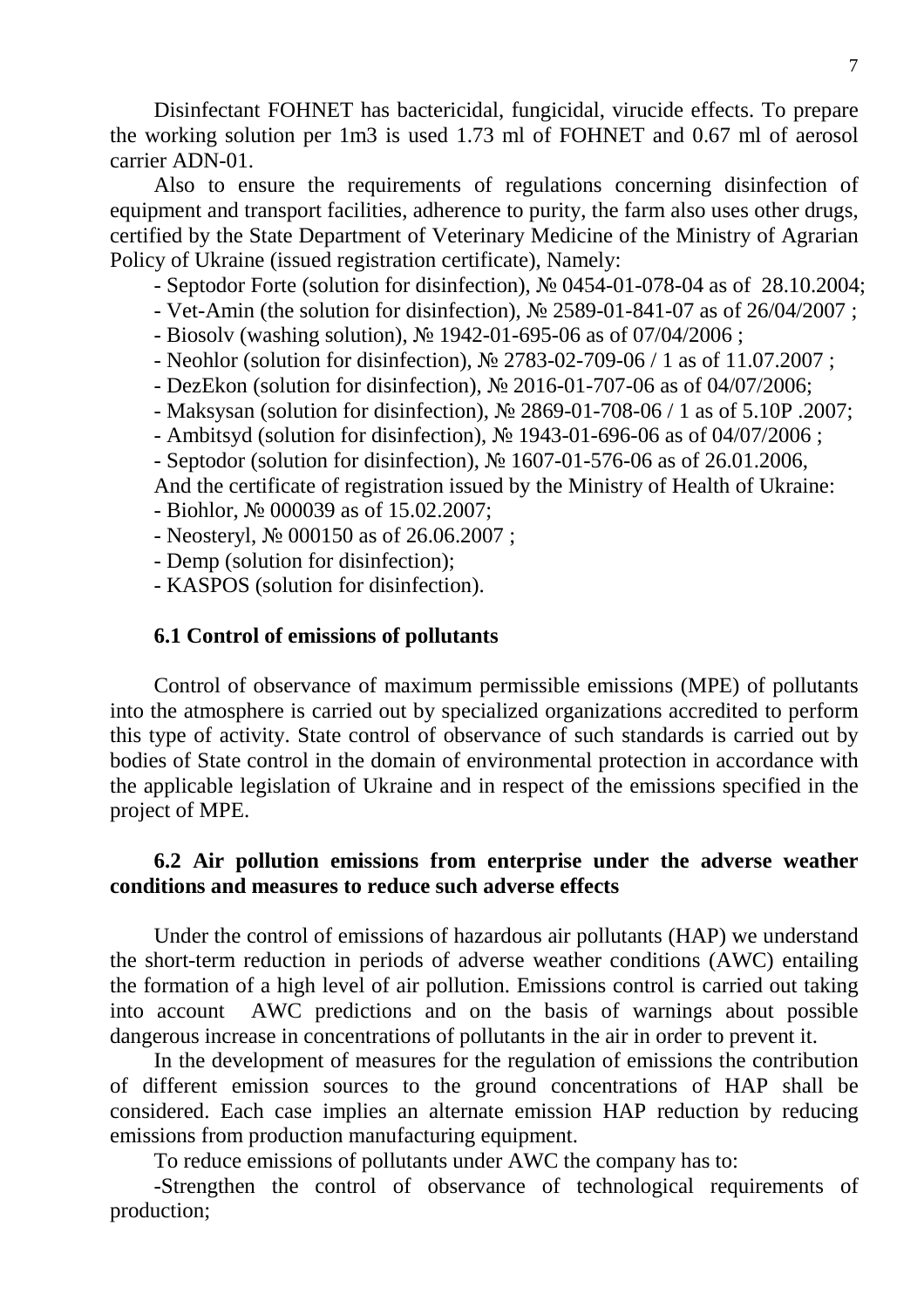-Prohibit the work of equipment in intensified mode;

-Increase the control of observance of control-measuring instruments and automatic control systems;

- Increase the control over the impermeability of gas systems and components, materials pouring areas and other dust and gas sources.

It should also be borne in mind that according to the specifics of the enterprises under project, the reduction of pollutant emissions under adverse weather conditions by reducing or stopping power of the equipment is possible only for process equipment. Emissions of pollutants generated as a result of bird life activity can not be reduced.

## **7. Protection of water resources**

Buildings of the poultry houses are equipped with centralized systems of cold drinking water supply. The sources of water supply are the projectable artesian wells. Artesian water intakes developed a separate project. Household and production drains from poultry house are sent by gravity to the general factory treatment plant, located in the rearing flocks area. For the removal of waste from daily floor cleaning and preventive treatment of the poultry houses and processing equipment the buildings are equipped with industrial sewage systems. Drainage systems consist of open stalls, floor drains and final piping connected to the sewerage system inside the area.

Industrial waste water from all 30 poultry houses after preventive cleaning is pre-lit in the general sump.

Drinking water is used for poultry watering and wet cleaning. Sources of water supply are separated (for each poultry houses) water-service pipes of the external plumbing inside the area.

Water supply of other buildings will be done from the outside household water plumbing. Preparation of hot water for household needs is local. At the poultry farm separate network system of household and industrial sewage are designed. Wastewater outfall from car washing is to be poured out in to the inverse water supply system with sump, after which water is used again. The system is equipped with petrol and oil well trap for periodic pumping of trapped oil products.

#### **Basic indicators of water supply in poultry houses facilities:**

Enterprise water needs are given in Tables  $\mathcal{N}_2$   $\mathcal{N}_2$  1-3.

| Consumer                     | Water use |         |        |  |  |
|------------------------------|-----------|---------|--------|--|--|
|                              | 1/s       | m3/hour | m3/day |  |  |
| Disinfection post            | 0,67      | 0,46    | 2,26   |  |  |
| <b>Changing rooms</b>        | 1,97      | 4,57    | 9,25   |  |  |
| Wet unit                     | 0,16      | 0,16    | 0,096  |  |  |
| <b>Disinfection barrier</b>  | 0,60      | 2,13    | 13,33  |  |  |
| <b>Veterinary laboratory</b> | 0,52      | 0,4     | 0,77   |  |  |
| Poultry house No1            | 1,16      | 4,18    | 39,64  |  |  |

#### **Table 1. Water consumption in the rearing flocks area**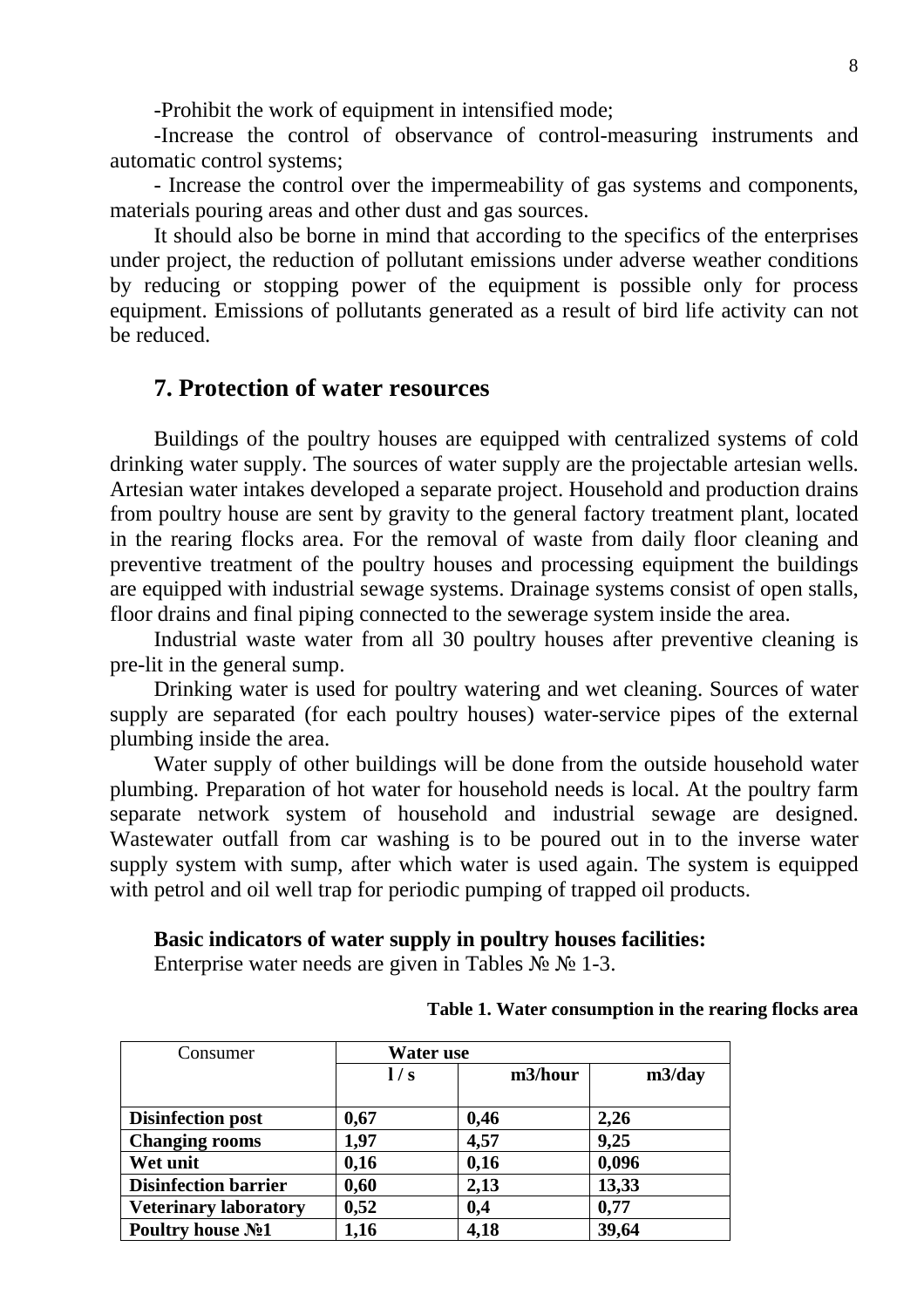| Consumer                       | <b>Water</b> use |         |        |  |  |
|--------------------------------|------------------|---------|--------|--|--|
|                                | 1/s              | m3/hour | m3/day |  |  |
|                                |                  |         |        |  |  |
| Poultry house $N2$             | 1,16             | 4,18    | 39,64  |  |  |
| Poultry house No 3             | 1,16             | 4,18    | 39,64  |  |  |
| Poultry house No4              | 1,16             | 4,18    | 39,64  |  |  |
| Poultry house No 5             | 0,77             | 2,77    | 26,60  |  |  |
| Poultry houseNo6               | 0,77             | 2,77    | 26,60  |  |  |
| Poultry house No?              | 0,77             | 2,77    | 26,60  |  |  |
| Poultry house No <sub>28</sub> | 0,77             | 2,77    | 26,60  |  |  |
| Poultry house N <sub>2</sub> 9 | 0,77             | 2,77    | 26,60  |  |  |
| Poultry houseNo <sub>10</sub>  | 0,77             | 2,77    | 26,60  |  |  |
| <b>Total:</b>                  | 13,18            | 41,06   | 343,87 |  |  |

## **Table 2. Water consumption in the Commercial poultry area:**

| <b>Consumer</b>                | Water use |         |         |  |  |
|--------------------------------|-----------|---------|---------|--|--|
|                                | 1/s       | m3/hour | m3/day  |  |  |
| <b>Administration</b>          | 0,29      | 0,39    | 0,39    |  |  |
| building                       |           |         |         |  |  |
| <b>Changing rooms</b>          | 1,03      | 1,85    | 4,14    |  |  |
| <b>Disinfection post</b>       | 2,50      | 0,90    | 8,10    |  |  |
| <b>Egg storage facilities</b>  | 1,42      | 5,21    | 125     |  |  |
| <b>Veterinary laboratory</b>   | 0,34      | 0,36    | 0,36    |  |  |
| Wet unit                       | 0,39      | 0,57    | 1,28    |  |  |
| Wet unit                       | 0,39      | 0,57    | 1,28    |  |  |
| <b>Disinfection barrier</b>    | 0,15      | 0,18    | 0,18    |  |  |
| <b>Disinfection barrier</b>    | 0,15      | 0,18    | 0,18    |  |  |
| <b>Maintenance station</b>     | 0,15      | 0,16    | 0,16    |  |  |
| <b>Fire department</b>         | 0,15      | 0,16    | 0,16    |  |  |
| Poultry house No1              | 1,54      | 5,54    | 52,18   |  |  |
| Poultry house No2              | 1,54      | 5,54    | 52,18   |  |  |
| Poultry house No3              | 1,54      | 5,54    | 52,18   |  |  |
| Poultry house No4              | 1,54      | 5,54    | 52,18   |  |  |
| Poultry house No 5             | 1,54      | 5,54    | 52,18   |  |  |
| Poultry house No6              | 1,54      | 5,54    | 52,18   |  |  |
| Poultry house No?              | 1,54      | 5,54    | 52,18   |  |  |
| Poultry house No <sub>28</sub> | 1,54      | 5,54    | 52,18   |  |  |
| Poultry house No9              | 1,54      | 5,54    | 52,18   |  |  |
| Poultry house No10             | 1,54      | 5,54    | 52,18   |  |  |
| Poultry house No11             | 1,54      | 5,54    | 52,18   |  |  |
| Poultry house No12             | 1,54      | 5,54    | 52,18   |  |  |
| Poultry house No13             | 1,54      | 5,54    | 52,18   |  |  |
| Poultry house No14             | 1,54      | 5,54    | 52,18   |  |  |
| Poultry house No15             | 1,54      | 5,54    | 52,18   |  |  |
| Poultry house No16             | 1,54      | 5,54    | 52,18   |  |  |
| Poultry house No17             | 1,54      | 5,54    | 52,18   |  |  |
| Poultry house No18             | 1,54      | 5,54    | 52,18   |  |  |
| Poultry house No19             | 1,54      | 5,54    | 52,18   |  |  |
| Poultry house No20             | 1,54      | 5,54    | 52,18   |  |  |
| <b>Total:</b>                  | 37,76     | 121,33  | 1184,83 |  |  |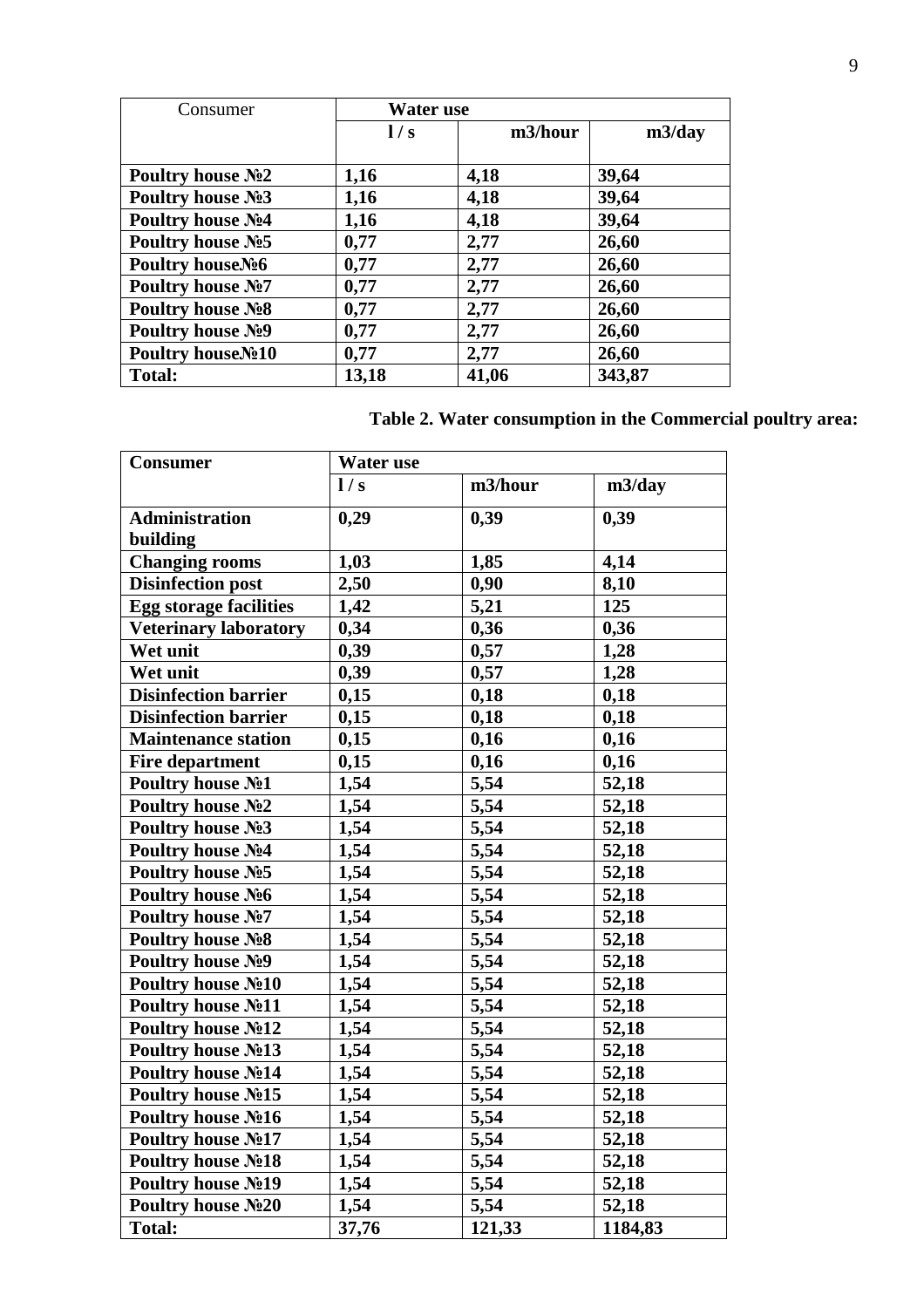| Table 3. The total use of water |  |
|---------------------------------|--|
|---------------------------------|--|

| <b>Consumer</b>              | Water use |         |         |                      |  |
|------------------------------|-----------|---------|---------|----------------------|--|
|                              | 1/s       | m3/hour | m3/day  | m <sup>3</sup> /year |  |
| <b>Rearing flocks area</b>   | 19,80     | 61,63   | 515,79  | 188263,35            |  |
| <b>Commercial</b><br>poultry | 56,64     | 182,00  | 1777,25 | 648696,25            |  |
| area                         |           |         |         |                      |  |
| <b>Total:</b>                | 76,44     | 243,63  | 2293,04 | 836959,60            |  |

 For disposal of household and industrial waste the company must use a readytreatment facilities "BIOTAL-300" with capacity of 300 m3 of wastewater per day, produced by UKRBIOTAL, Ltd (Ukraine), certified in Ukraine and agreed to by the Ministry of Environment (letter number 8 / 2-4/17 as of 08.01.2002, a positive conclusion of the public health expertise  $N_2$  5.10/586 as of 10.01.2002.), located in the rearing flocks area. After the sewage system the water is discharged into the Verovschyna river.

Key performance indicators of local treatment facilities BIOTAL are listed in Table 4. Local treatment facilities BIOTAL are designed in such a way that in the process of their work gradual adaptation of microorganisms of activated sludge to the wastewater pollutants is achieved. This operating system can withstand the discharge of waste water with high content of toxic pollutants for activated sludge (Synthetic Surfactants, chlorine, manganese, etc.). This allows their use for integrated biological treatment of wastewater from various farm facilities.

| <b>Index</b>                                                                        | Value before and after treatment |        |  |  |  |
|-------------------------------------------------------------------------------------|----------------------------------|--------|--|--|--|
|                                                                                     | Input                            | Output |  |  |  |
| pH, units                                                                           | 9,0                              | 7,1    |  |  |  |
| ХСК, мгО/л                                                                          | 492                              | 49,1   |  |  |  |
| <b>Clayless salt-resistant drilling</b><br>$mud_{20}$ , (CSRDM) mgO <sub>2</sub> /l | 350                              | 6,8    |  |  |  |
| NH <sub>4</sub>                                                                     | 19,1                             | 0,24   |  |  |  |
| <b>Suspended solids</b>                                                             | 500                              | 6,9    |  |  |  |

**Table 4. Efficiency options of LTF BIOTAL** 

 Local treatment facilities (LTFs)are fully automated and controlled by the controller of the company MITSUBISHI (Japan). Treatment plant is equipped with an activated sludge sensor, which at the end of each detention cycle automatically checks the level of an activated sludge in the system and by exceeding the specified level sends an automatic command to remove the excess activated sludge in to the sludge storage tank.

 Sewage waters after the local treatment facilities are discharged into the existing field of underground filtration of the poultry farm.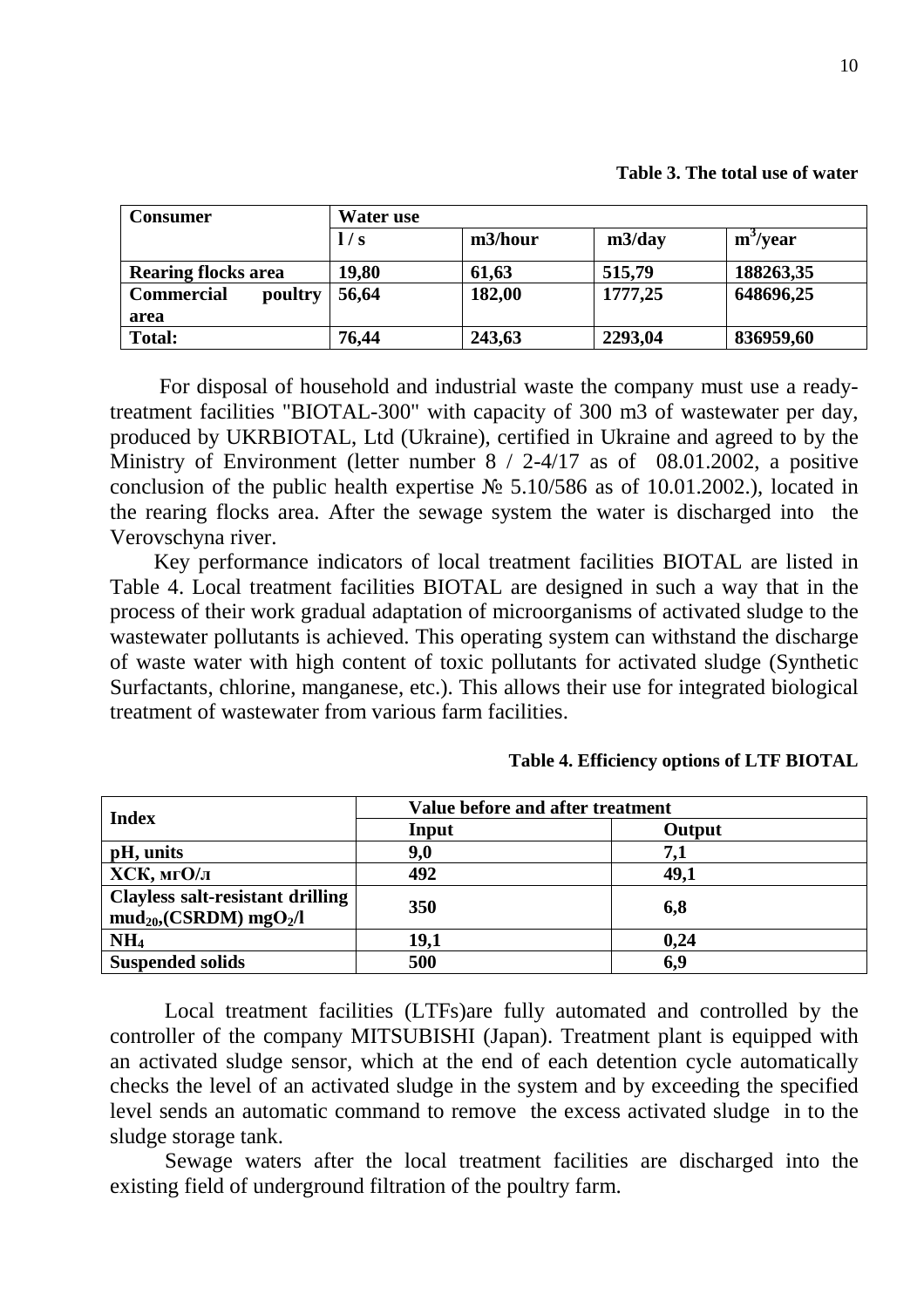General sump that is designed to illuminate the sewage waters after the preventive treatment of the poultry houses before their discharge to the LCFs, has the following geometric dimensions:  $1.4 \times 4.2 \times 3.1$  m. Sump requires cleaning of sediments as regularly as once in every 6 months.

## **8. Waste products**

In the process of functioning of sewage systems there are generated three types of waste products- excess dry activated sludge, mineral sediment (sand) and process water. The water use of household sewage amounts to 175 m3/day, the water use of industrial sewage amounts to 120 m3/day.

Calculating the volume of waste products generated during sewage sanitation of household and industrial sewage systems is carried in the following way:

### **Sewage sanitation of household and industrial sewage systems:**

In the reception tank sand is trapped in the amount  $(M_p, t/h)$  which is calculated according to the formula:

 $M_p = 10^{-6} \times C \times W \times T$ ,

where C is the concentration of sand in the drain,  $g/m3$  (105.4  $g/m3$ ) with the effectiveness of sand collection in the reception tank equal to 100%.

W - average daily wastewater flow rate,  $W = 300$  m $3$ /day.

 $T = 310$  days / year.

 $M_p = 10^{-6} \times 105.4 \times 300 \times 350 = 11.09$  tons / year.

In the process of functioning of sewage systems there is activated sludge generated, which is periodically discharged into the sludge tank, where the detension process takes place with the subsequent removal of partially dry substance to the disposal site.

Activated sludge accumulation in the system  $(P_r, mg / 1)$  is calculated according to the formula:

 $P_r = 0.8 B + 0.3 L,$ 

Where B - concentration of suspended substances on the entrance to the treatment facilities(TF)  $(500 \text{ mg} / 1)$ ;

L - CSRDM<sub>full</sub> of wastewater entering the TF (350 mhO<sub>2</sub>/1).

 $P_r = 0.8 \times 500 + 0.3 \times 350 = 505$  mg / liter.

Accumulating sludge has high humidity (99.2 - 99.5%) so it is directed to the sludge tank where the water content decreases to 97%. Detention duration is not less than 3 hours.

Number of dry sediment (M  $_{ds}$  tons / year) is calculated according to the formula:

 $M_{ds} = B \times E \times Q/1000 \times 1000$ .

where E - efficiency of catching of suspended substances (95%);

Q - annual wastewater volume m3/year:  $Q = W \times T$ 

 $Q = 300 \times 350 = 105,338$  m3/year, then

 $M_{d.s} = 500 \times 0.95 \times 105338/1000000 = 50.03$  t / year.

The volume of excess sludge on the entrance to the sludge tank taking into account the humidity 99.5% ( $V_{\text{se}}$ , m3/year) is equal: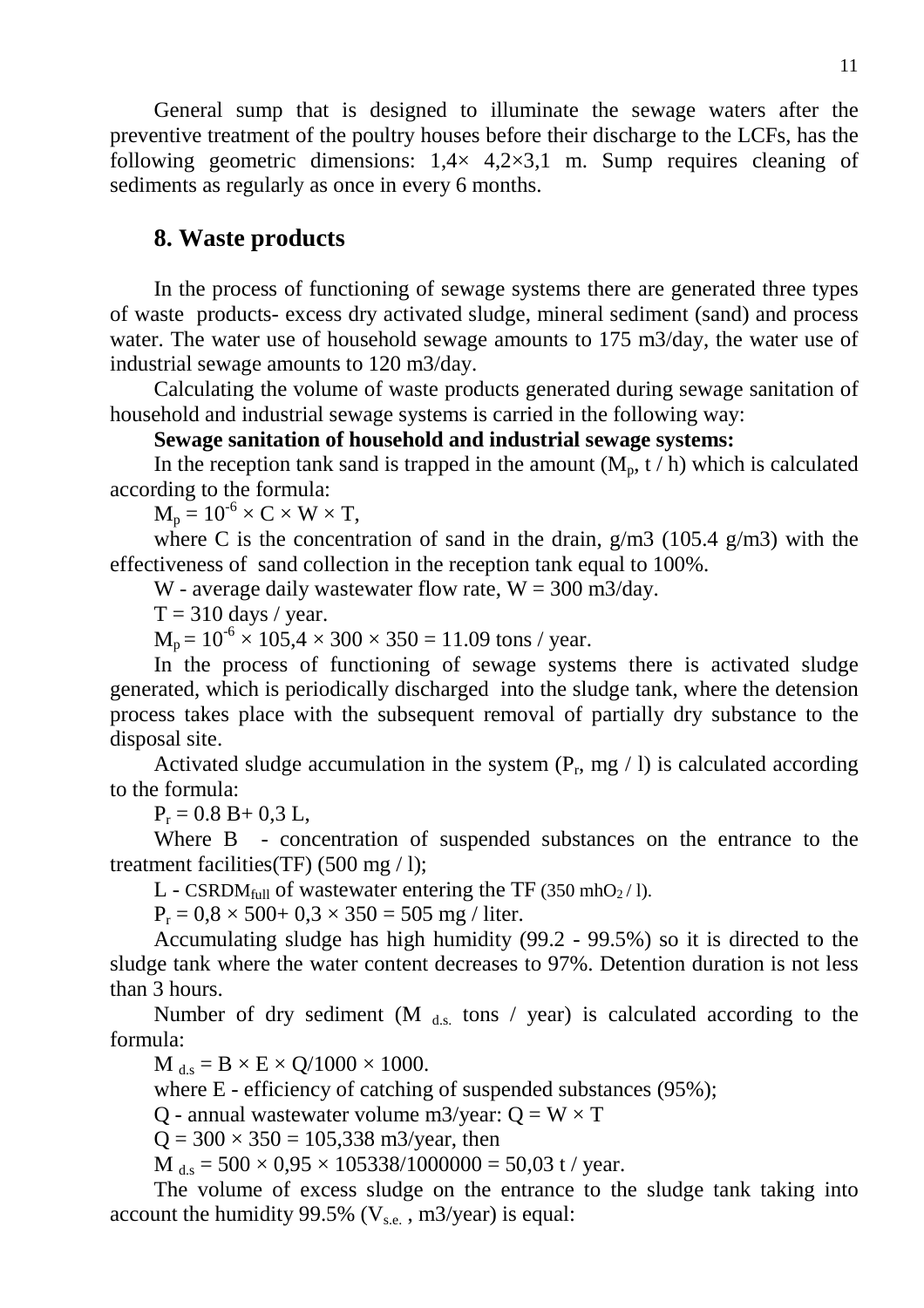$V_{\text{se}} = M_{\text{ds}} \times 100 / (100\text{-}99.5) \times \rho$ ,

where  $\rho$  - density of activated sludge,  $t/m3$ ,  $\rho = 1$  t/m3.

 $V_{se} = 50.03 \times 100 / 0.5 \times 1 = 10006$  m3 \ year.

After detention in the sludge tank the amount of partially dry sludge  $(V_{s,d}$ m3/year) will be:

 $V_{s.d.,.} = V_{s.e.} (100-99,5) / (100-97).$  $V_{s.d.} = 10,006 \times 0,5 / 3 = 1667$  m3/year.  $M_{\rm s.d.} = V_{\rm s.d.} \times \rho$ ,

where M  $_{sd}$  – mass of partially dry sludge subject to removal for recycling or disposal;

 $M_{\rm sd} = 1667 \times 1 = 1,667 \text{ tons}$  / year.

The volume of waste water separated from the sludge  $(V_w, m3)$ , which is sent to the receiving tank is:

 $V_w = 10006 - 1667 = 8339$  m3/year.

Calculations based, it follows that the quantity of waste products from the processing of industrial waste in local treatment facilities and are subject to removal in designated places for disposal is equal to:

- Sand: 11.09 tons / year;

- Excess partially dry activated sludge: 1668 tons / year;

- Residual process water: 8339 m3/year.

Concerning the treatment of such waste products, according to the "Hygiene recommendations on the use of treated wastewater and sludge from facilities BIOTAL as of 05.11.2002, № 21/4198, issued by the O.M. Marzeyev Institute of Hygiene and Medical Ecology(attached), waste products generated as a result of sewage treatment by means of LTFs can be used in agriculture for soil fertilization and irrigation, they do not harm the environment and human health, that can be attributed to the waste hazard class IV.

In this case, sand and excess activated sludge formed as a result of the LTFs operation are transported for disposal at landfills pursuant to a contract with a specialized company and in accordance with the above calculated quantities.

Excess process water, along with other treated wastewater after the LTFs, is discharged into the Verovschyna river.

When washing vehicles and containers there are two types of waste products formed such as sludge from the sump (class IV hazard) and trapped oil products from the petrol and oil well trap (class II hazard).

The calculations of these types of waste products are subject to geometric dimensions, shape of such types of equipment and number of transport that is being served at the wash. the petrol and oil well trap has a round shape with a diameter of 1 m. the trapped oil products pumping occurs 1 in every 3 months, while the estimated value of the layer of oil that has been accumulated in the well trap during the month may amount to 0.05 m. Then the volume of trapped oil products equals to:

 $V_{\text{op}} = 3.14 \times 12 \times 0.05 / 4 = 0.039 \text{ m}^2 / 3 \text{ months} = 0.16 \text{ m}^2/\text{year}.$ 

The internal geometric dimensions of sump of disinfection unit is  $3.8 \text{ m} \times 0.8 \text{ m}$ . In cross-section the place of accumulation of suspended particles in the sump has a geometric shape consisting of a right triangle and rectangle, the area of which is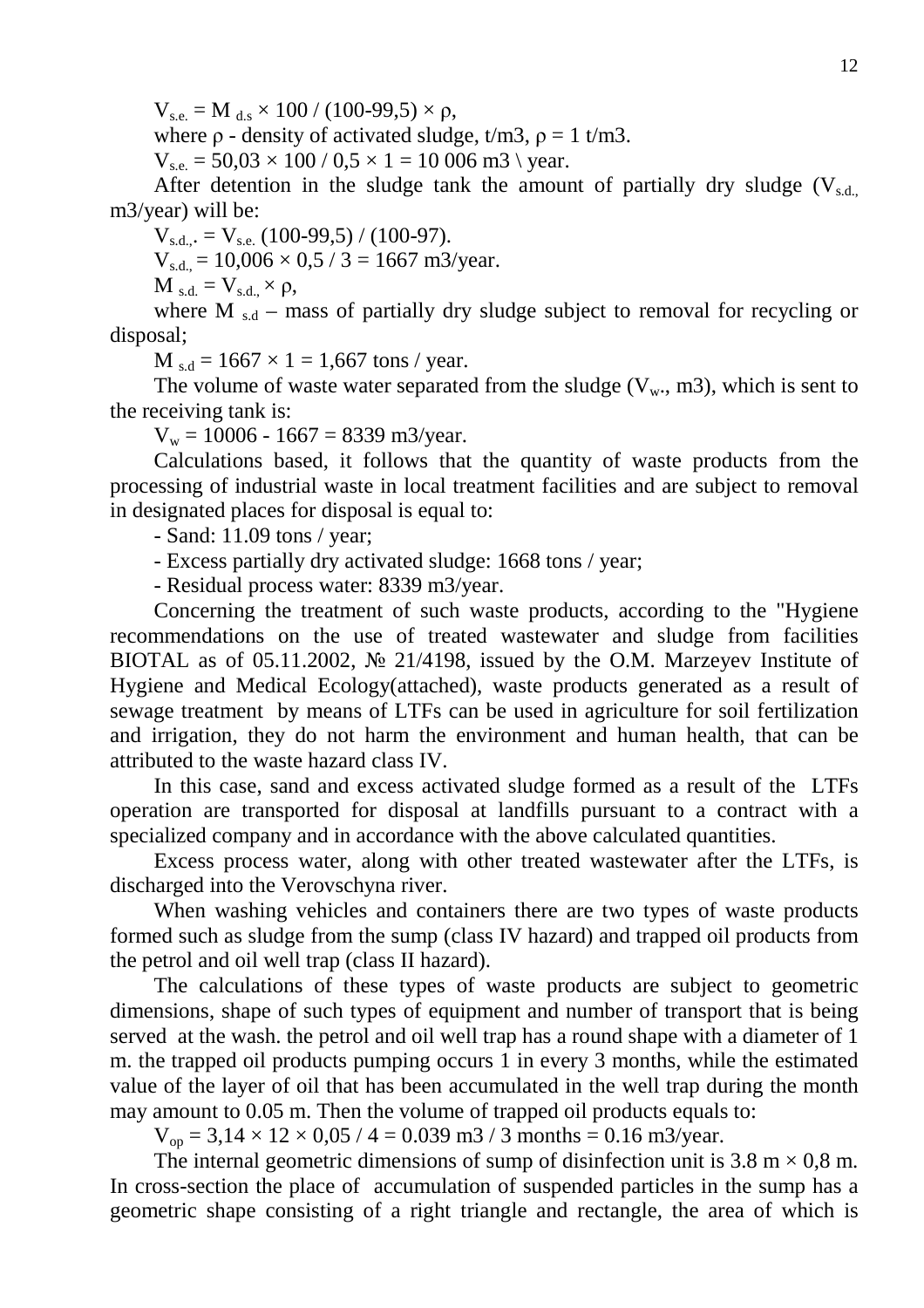easily calculated using the known project sizes, one of which estimated the thickness of the layer of suspended particless that accumulate in the tank (0, 5 m in the deepest place of the tank). Therefore, the amount of sediment that accumulates in the sump during the month is:

 $V_s = 2.8 \times 0.5 \times 0.8 / 2 + 1 \times 0.5 \times 0.8 = 0.96$  m3/month= 11.52 m3/year.

Biological waste products (ie, killed, wounded or discarded poultry, vet laboratory waste products) are class I hazard wastes, only specially trained personnel in strict adherence to rules of sanitary hygiene and safety is permitted to carry out the treatment. The volume of such waste products is calculated in accordance with the recommendations of Appendix A departmental standards for technological design VNTP - AIC– 04.05, Poultry enterprises. Thus, the average percentage of discarded poultry of rearing flocks livestock amounts to 4,6%.

The total number of poultry found in the area, according to the technological data of the project draft is equal to 7,6 mln heads. The number of poultry including 4,6% of discarded poultry per year is:

 $7600000 \times 4.6 / 100 = 349,600$  heads.

Biological waste products are sent for disposal at a specialized company under the contract on condition of strict observance of sanitary-epidemiological and environmental standards.

 General sump that is designed to illuminate the sewage waters after the preventive treatment of the poultry houses before their discharge to the LCFs, has the following geometric dimensions: 1,4\* 4,2 \*3,1 m. Sump requires cleaning of sediments as regularly as once in every 6 months, when the volume of sediment reaches 1 / 3 of the total. Thus, the volume of waste products generated in the sump of the poultry houses, is:

 $(1.4 4.2 3.1)$  / 3 2 = 18.228 / 3 2 = 12.15 m3/year.

 Household waste: class IV hazard, exported for disposal to landfill under contract with a specialized enterprise. Calculating the number of domestic waste is carried out according to the number of employees at the facility (density 220 kg  $\setminus$ m3): 0.48 m3/year  $\times$  120 people. = 12.68 tons / year.

Waste Fluorescent Lamp: Class I hazard and are transferred for disposal at a specialized company.

Storage of waste fluorescent lamps shall be fitted in accordance with the norms of handling of hazardous wastes, namely, a separate room or container that is closed are allocated for their storage, which excludes the free access of unauthorized people. Together with the lamps is kept demercurization solution that is used in case of breaking lamps. By the order of the company an official is appointed responsible for the storage and handling of hazardous waste (exhaust fluorescent lamps), which shall be briefed with an appropriate instruction for dealing with such waste in the State Department of Environmental Protection in the Kherson region., keeps records of such waste products, is responsible for their storage conditions, a limit and timely deposit for demercurization.

According to the specifications of the project draft 26,290 fluorescent lamps with capacity from 15 to 65 watts are used in the facilities. Warranty period of lamp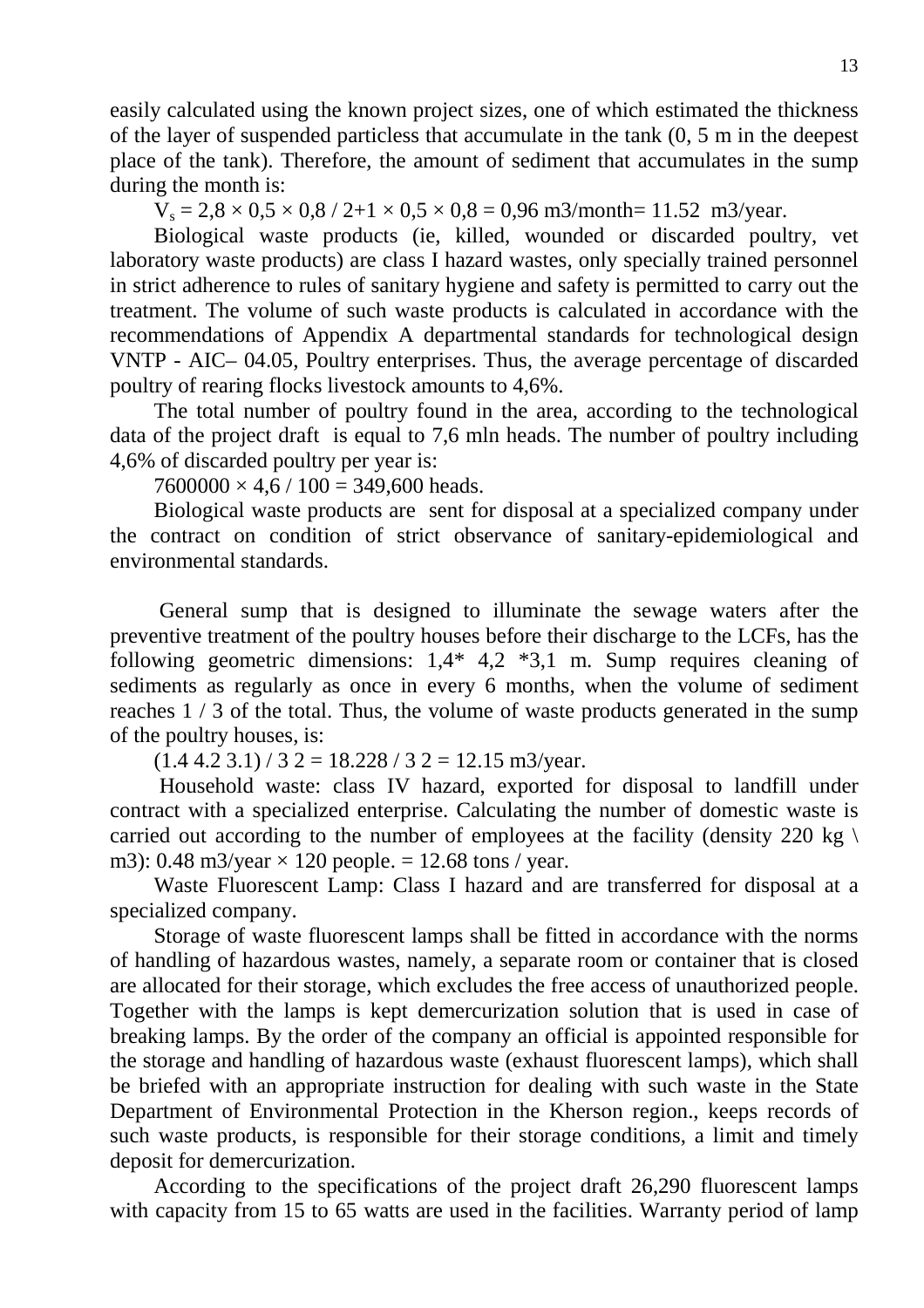according to the specifications is 7000 hours. Given that the period of lighting in the enterprise during the year amounts to 4960 hours., each lamp needs to be replaced every two years, ie during the year the company will produce 13,145 waste fluorescent lamps.

Calculations of the quantity of poultry droppings are presented in Table 5.

|                         | <b>Rearing</b> | <b>Commercial</b> | <b>Total</b> |
|-------------------------|----------------|-------------------|--------------|
| Weeks                   | flocks,        | poultry,          | t/week       |
|                         | t/week         | t/week            |              |
| $\mathbf{1}$            | 1361,36        | 6370              | 7731,36      |
| $\overline{2}$          | 768,04         | 6370              | 7138,04      |
| $\overline{\mathbf{3}}$ | 536,9          | 6370              | 6906,9       |
| $\overline{\mathbf{4}}$ | 262,08         | 6370              | 6632,08      |
| 5                       | 571,48         | 6370              | 6941,48      |
| 6                       | 791,7          | 6370              | 7161,7       |
| $\overline{7}$          | 1101,1         | 6370              | 7471,1       |
| 8                       | 1233,96        | 6370              | 7603,96      |
| 9                       | 1366,82        | 6370              | 7736,82      |
| 10                      | 1916,46        | 6051,5            | 7967,96      |
| 11                      | 2191,28        | 5733              | 7924,28      |
| 12                      | 2475,2         | 5414,5            | 7889,7       |
| 13                      | 2617,16        | 4777,5            | 7394,66      |
| 14                      | 2759,12        | 4459              | 7218,12      |
| 15                      | 3043,04        | 4140,5            | 7183,54      |
| 16                      | 3185           | 3503,5            | 6688,5       |
| 17                      | 2866,5         | 3822              | 6688,5       |
| 18                      | 2229,5         | 4140,5            | 6370         |
| 19                      | 1911           | 4777,5            | 6688,5       |
| 20                      | 1592,5         | 5096              | 6688,5       |
| 21                      | 1361,36        | 5733              | 7094,36      |
| 22                      | 768,04         | 6051,5            | 6819,54      |
| 23                      | 536,9          | 6370              | 6906,9       |
| 24                      | 262,08         | 6370              | 6632,08      |
| 25                      | 571,48         | 6370              | 6941,48      |
| 26                      | 791,7          | 6370              | 7161,7       |
| 27                      | 1101,1         | 6370              | 7471,1       |
| 28                      | 1233,96        | 6370              | 7603,96      |
| 29                      | 1366,82        | 6370              | 7736,82      |
| 30                      | 1916,46        | 6051,5            | 7967,96      |
| 31                      | 2191,28        | 5733              | 7924,28      |
| 32                      | 2475,2         | 5414,5            | 7889,7       |
| 33                      | 2617,16        | 4777,5            | 7394,66      |
| 34                      | 2759,12        | 4459              | 7218,12      |
| 35                      | 3043,04        | 4140,5            | 7183,54      |
| 36                      | 3185           | 3503,5            | 6688,5       |
| 37                      | 2866,5         | 3822              | 6688,5       |
| 38                      | 2229,5         | 4140,5            | 6370         |
| 39                      | 1911           | 4777,5            | 6688,5       |
| 40                      | 1592,5         | 5096              | 6688,5       |

 **Table 5. Droppings output per weeks during a calendar year**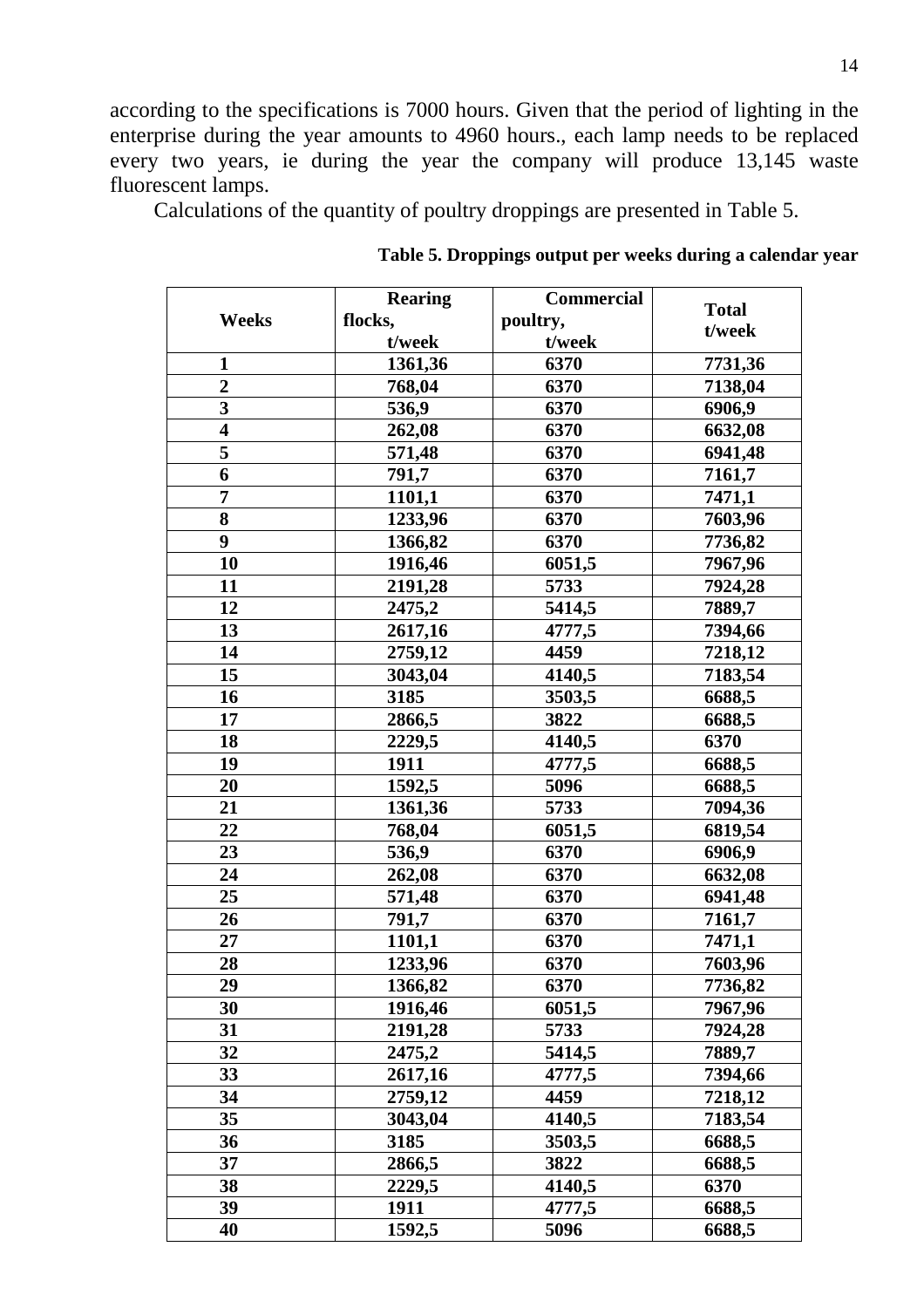| 41                  | 1361,36  | 5733   | 7094,36   |
|---------------------|----------|--------|-----------|
| 42                  | 768,04   | 6051,5 | 6819,54   |
| 43                  | 536,9    | 6370   | 6906,9    |
| 44                  | 262,08   | 6370   | 6632,08   |
| 45                  | 571,48   | 6370   | 6941,48   |
| 46                  | 791,7    | 6370   | 7161,7    |
| 47                  | 1101,1   | 6370   | 7471,1    |
| 48                  | 1233,96  | 6370   | 7603,96   |
| 49                  | 1366,82  | 6370   | 7736,82   |
| 50                  | 1916,46  | 6370   | 8286,46   |
| 51                  | 2191,28  | 6370   | 8561,28   |
| 52                  | 2475,2   | 6370   | 8845,2    |
| 53                  | 2617,16  | 6370   | 8987,16   |
| <b>Total</b><br>per |          |        |           |
| year/t              | 86753,94 | 299390 | 386143,94 |



Droppings quantity, t/week Droppings quantity, t/week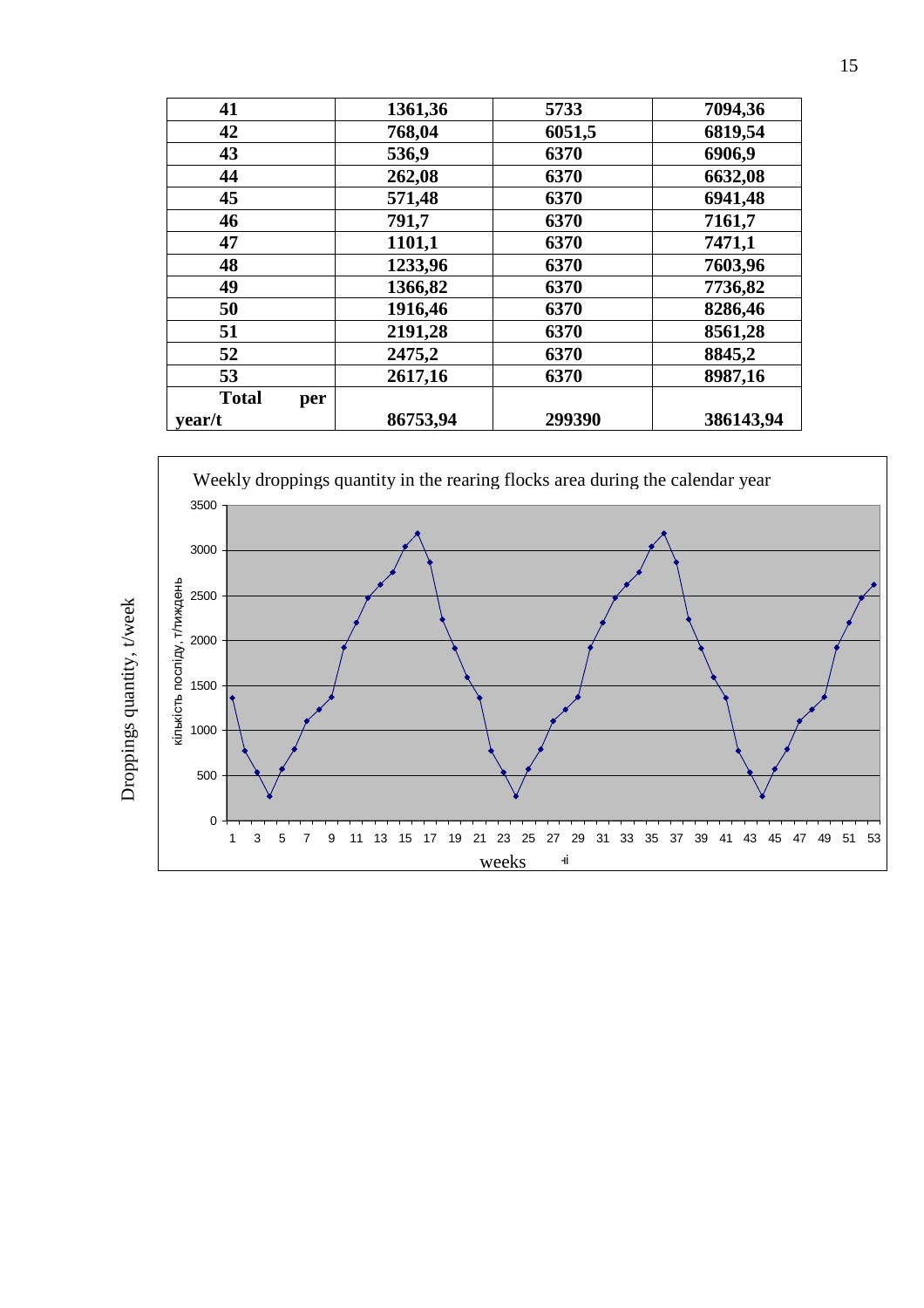



 As it is seen from the calculations the poultry droppings quantity is 386,143.94 tons / year.

Poultry droppings, daily derived from laying hens and rearing flocks, is unloaded on tractor trailers and regularly taken out to the farms of the Kherson region, respectively entered into agreements with them. Before the removal of the droppings an obligatory laboratory control with sanitary and microbiological research on the presence of pathogenic microorganisms and helminth eggs is carried out. If they are found it is necessary to hold disinfection and dehelmintization of the droppings. In many farms of Kherson region have survived sectional dung-yards and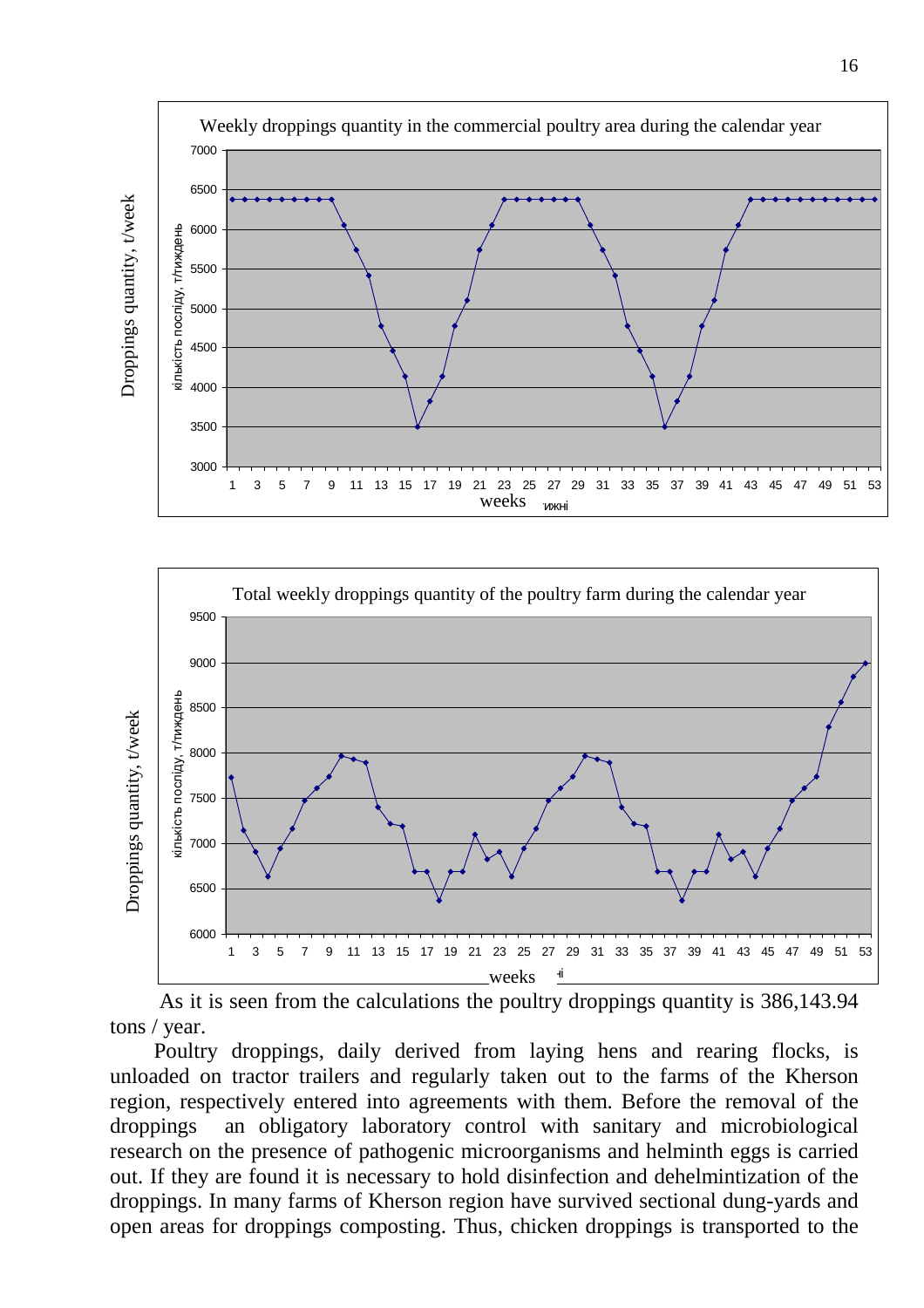repositories and platforms, where it is prepared for the use as an organic fertilizer with the permission of the sanitary and other control services. Decontamination is carried out by droppings composting in heaps (with filler - straw). The term of disinfection - 6 months, of which 2-3 months should fall on the warm season. Piles are formed on the water-resistant coating up to 2 m. Piles are covered with soil or ready 20-40 cm thick compost. Compost in which any pathogens and eggs of helminths will be detected may be used as fertilizer. The method of composting poultry droppings in agricultural areas is adopted as a temporary option. As a separate project is being developed a plant processing poultry droppings into biogas, which produce biogas and disinfected organic fertilizers by means of microbiological processing of poultry droppings by anaerobic digestion.

In addition, a separate project will include construction of biogas plant which will be processing chicken droppings into biogas, which is to produce electricity in the indicative amount of 50 million kWh per year, meanwhile recycling up to 80% of poultry droppings. EIA for biogas plants will be developed separately, taking into account the placement of the poultry farm.

*It should be noted that such a complex construction of poultry farm, using waste products and producing 50 million. kWh per year significantly reduces greenhouse gas emissions and thus meets the modern international standards of ecology.* 

*Rainwater, which is going to storm sewers from the territory of poultry farms will be almost up to 100% used in the biogas plant technology.* 

| Name of waste products            | <b>Clas</b>  | Qu     |     |           | Me          | <b>Utilization</b> area |
|-----------------------------------|--------------|--------|-----|-----------|-------------|-------------------------|
|                                   | s hazard     | antity |     | asureme   |             |                         |
|                                   |              |        |     | nt units  |             |                         |
| <b>Poultry droppings</b>          | IV           | 386    |     |           | t/y         | agricultural            |
|                                   |              | 143,94 |     | ear       |             | enterprises for use     |
|                                   |              |        |     |           |             | as organic fertilizer   |
| <b>Household waste products</b>   | IV           | 12,    |     |           | t/y         | landfill                |
|                                   |              | 68     |     | ear       |             |                         |
| <b>Waste fluorescent lamps</b>    | $\mathbf I$  |        | 262 |           | <b>IIIT</b> | disposal at a           |
|                                   |              | 90     |     | $\bullet$ |             | specialized company     |
|                                   |              |        |     |           |             |                         |
| activated<br><b>Excess</b><br>dry | IV           |        | 166 |           | t/y         | landfill                |
| sludge                            |              | 7      |     | ear       |             |                         |
| <b>Sand</b>                       | IV           | 11,    |     |           | t/y         | landfill                |
|                                   |              | 09     |     | ear       |             |                         |
| <b>Excess process water</b>       | IV           |        | 833 |           | $m^3/$      | <b>Existing</b>         |
|                                   |              | 9      |     | year      |             | drainage<br>and         |
|                                   |              |        |     |           |             | filtration system of    |
|                                   |              |        |     |           |             | the poultry house       |
| Oil products                      | $\mathbf{I}$ | 0,1    |     |           | $m^3/$      | disposal at a           |
|                                   |              | 6      |     | year      |             | specialized company     |
|                                   |              |        |     |           |             |                         |
| Sediments in the sump of          | IV           | 11,    |     |           | $m^3/$      | landfill                |
| the disinfection post             |              | 52     |     | vear      |             |                         |
| <b>Biological waste products</b>  | I            |        | 349 |           | he          | disposal<br>at a        |
|                                   |              |        |     |           |             |                         |

**Table 6. Volumes of waste products**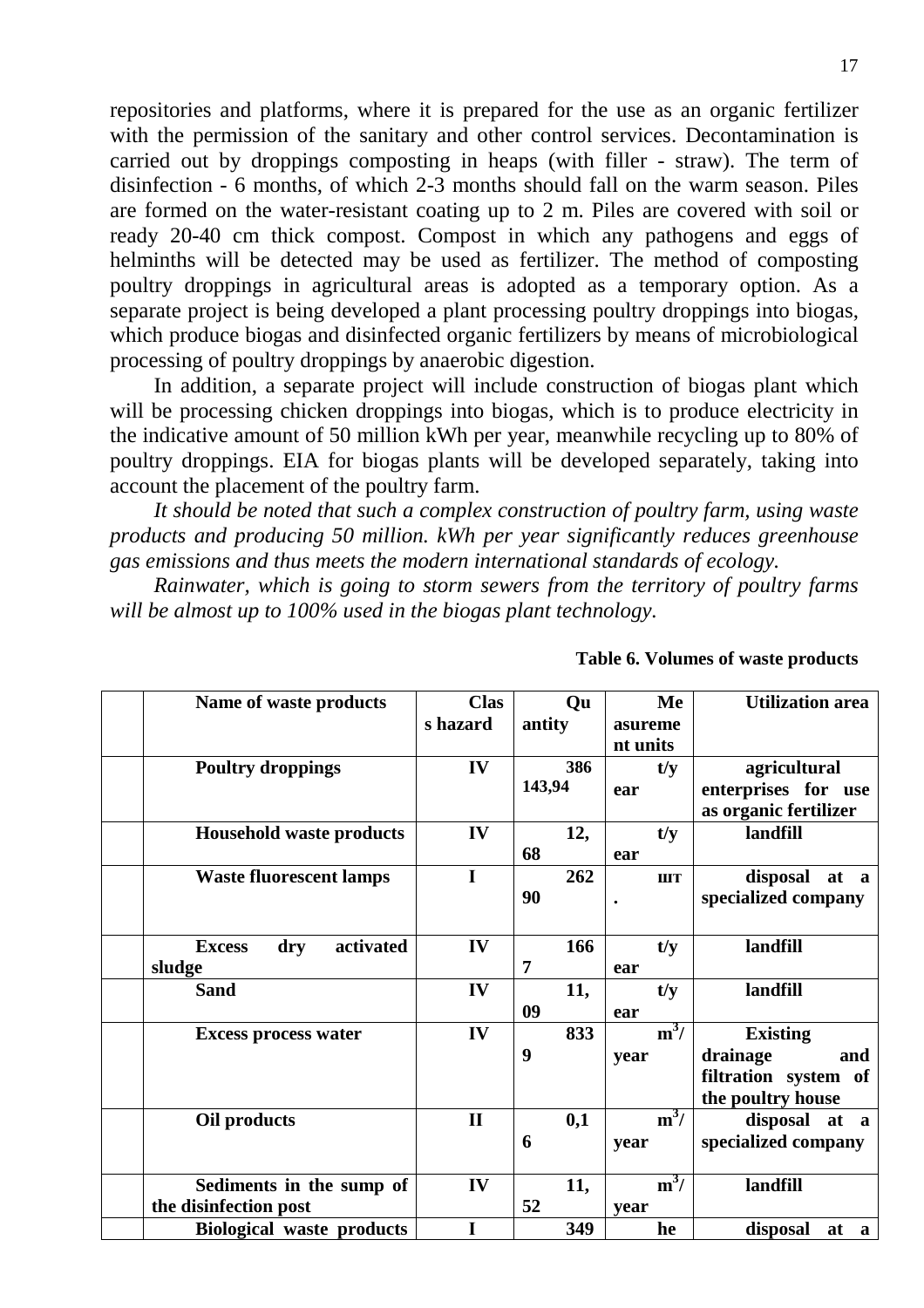| (discarded poultry)                            | 600 | ads                           | specialized company |
|------------------------------------------------|-----|-------------------------------|---------------------|
| Sediments in the sump of<br>the poultry houses | ⊥∠. | $\mathbf{m}^{\prime}$<br>vear | landfill            |

# **9. Characteristic of enterprise influence on the soils, microclimate, flora and fauna, reserve objects**

Erecting buildings of project enterprise soil upper fertile stratum will be taken off and removed for recultivation of existing lands of agricultural purpose in Bilozers'kyi district of Kherson region and which will be used for agricultural crops cultivation.

The amount of soil fertile stratum removed during erecting is calculated according to the areas of buildings, edifices, parking places, passages, pavements and projects sites planned for building with the total area in 68849 m2. Then the amount of soil fertile stratum removed during erecting is:

 $117532 \times 0,1 = 11753$  m<sup>3</sup>.

As far as soil fertile stratum will be further used appointedly it is possible to make conclusions that there will not be any loss of soil fertile stratum during erecting.

The development of unfavourable processes (erosion, landslips, abrasion) is absent.

Technological pollution of soils by dangerous substances is absent.

At the enterprise waste products of production and consumption are produced.

The enterprise ensures the absence of solid and liquid waste products influence on the geological environment, microclimate, water environment, flora and fauna, reserve objects.

Active and extensive influence of project activity on microclimatic conditions is absent, significant thermal pollution; evaporation on a vast scale is absent. The sources of electromagnetic, ionizing radiation, noice at the enterprise are absent.

Negative influence of agricultural activity and erecting process is within permissible limits.

Demolition of green plantations will not take place. The objects of nature reserve fund, territories perspective for reserve objects organization within enterprise influence are absent.

# **10. Characteristic of social environment and assessment of the influence on it**

According to the state sanitary rules No173 dated 19.06.1996 enterprise with technological processes; detected sources of pollutant emission into the environment should be separated by means of sanitary- protecting area. According to the given classification SZZ of poultry farms with 5 million of hens with eggs laying capacity comprises 1200 m, which is entirely followed in the north, west and east. From the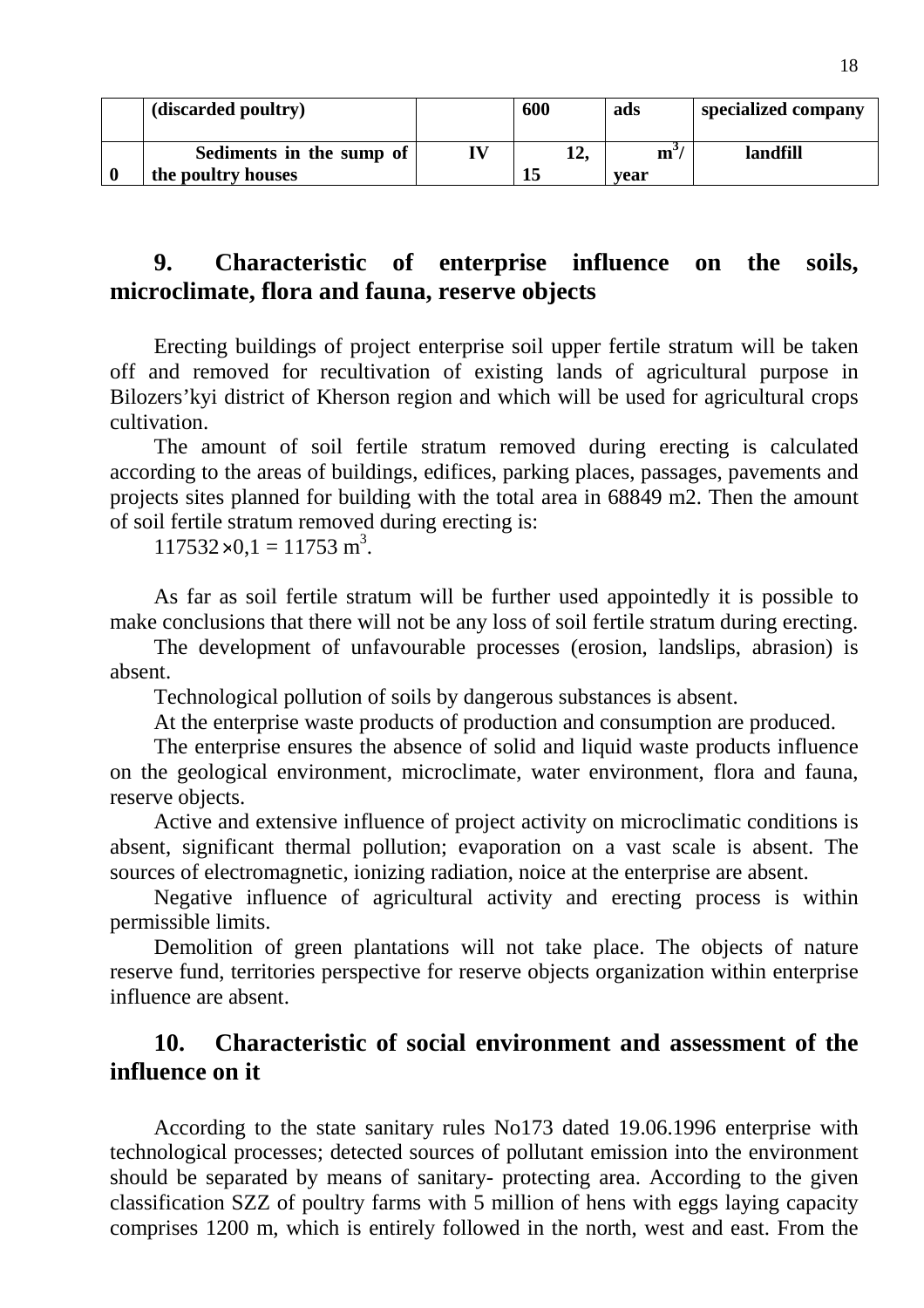north sanitary-protective area is reduced to 900 m, since at this distance there is Skhidne village. Such reduction is possible according to the rules of the State sanitary planning and house system of inhabited settlements, ratified by the Order Ministry of health care of Ukraine N0173 dated 19.06.1996, since the calculation of low-level conentrations is dispersed to the values of HDK at the distance in 600 m.

Negative influence of the enterprise, influence of junctures on the conditions of population vital activity is absent.

The calculation made of low-level concentrations of harmful substances caused by the enterprise influence has shown that the concentration of polluters on the lowlevel stratum of atmosphere is within HDK.

New projected power of poultry farm give possibility to create new working places for Bilozers'kyi district citizens.

# **11. Evaluation of environmental pollution, determination of the hazardous level of enterprise**

For determination of hazardous level of enterprise the coefficient of combined effect (CCE) is used which reveals the nature of joint action of simultaneously present in the atmosphere pollutants (summation, strengthening, weakening or independent action). Digital value of CCE is determined by experimental or calculation method and is displayed in shares of individual GDK of pollutants.

Concentrations at the borders of sanitary protective zones are within limits.

According to DSP-201-97:

$$
CCE = \sqrt{n} = MPP
$$

$$
\sum PI = \frac{\tilde{N}}{MPC}
$$

where:

- C actual or projective concentration of the matter in mg/m<sup>3</sup>;
- MPP indicator of maximum permissible atmosphere pollution;

- n – number of pollutants present at the atmosphere for which the nature of combined effect is not set officially

- MPC – value of maximum permissible concentration of this matter, mg/m<sup>3</sup>.

In our case n=9, as calculation of pollutant dispersion was carried out for 9 matters (nitrogen dioxide, carbon oxide, hydrocarbon, soot, anhydride sulfide, ammonia, hydrogen sulfide, methane, suspended solid matters).

$$
CCE = \sqrt{9} = 3 = MPP
$$

Evaluation of atmosphere pollution is carried out with accout of multiplicity of pollution indicators exceeding their standard value and includes determination of the level of pollution (permissible, non-permissible) and its hazardous level: safe, low hazardous, medium hazardous, hazardous, very hazardous) according to the table: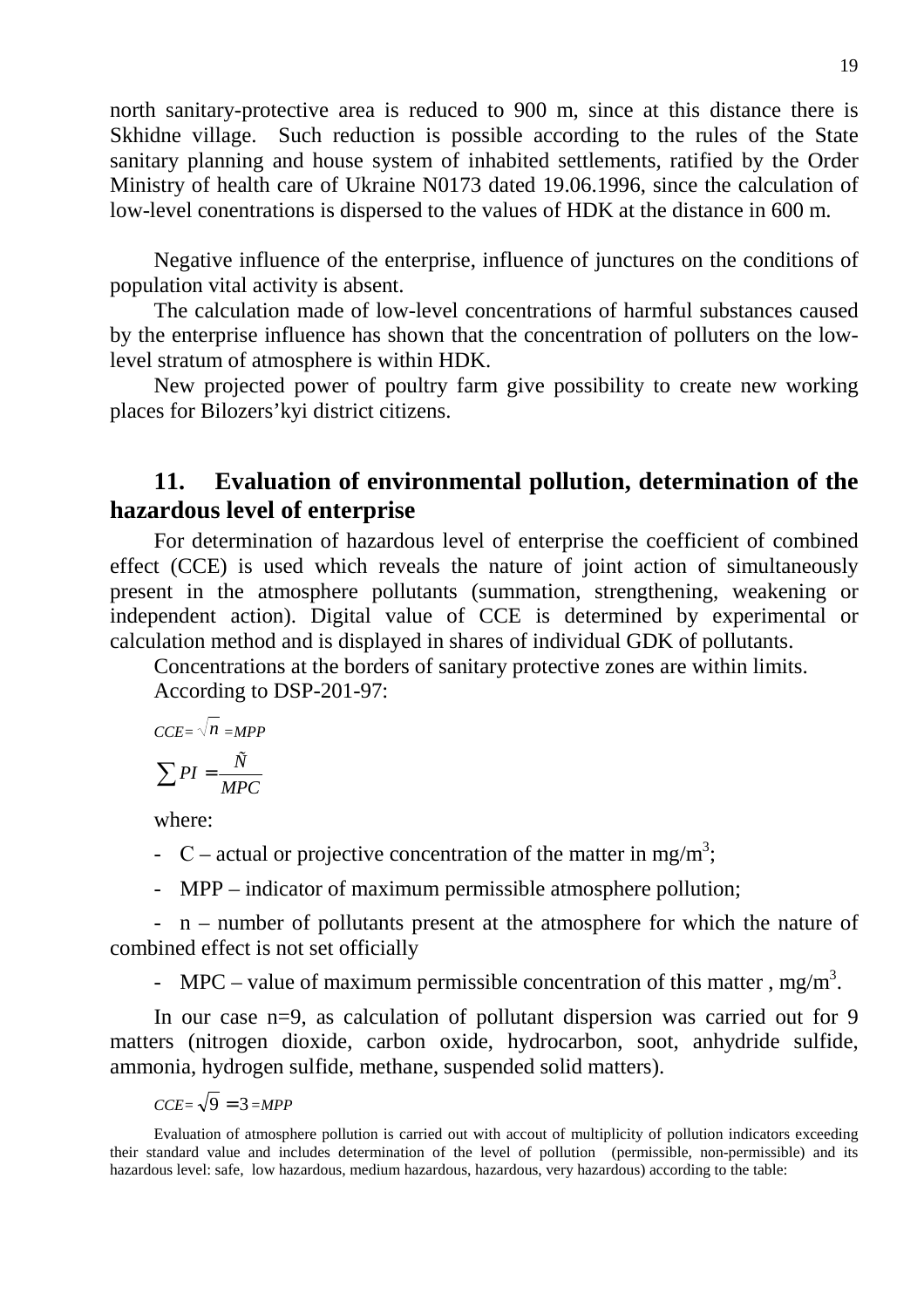| <b>Hazardous</b>      | <b>Multiplicity</b>  | <b>of</b> | Percentages of cases |
|-----------------------|----------------------|-----------|----------------------|
| level                 | <b>MPC</b> exceeding |           | of MPC exceeding     |
| <b>Safe</b>           | $<$ 1                |           |                      |
| Low hazardous         | $>1-2$               |           | $>0-4$               |
| <b>Medium</b>         | $>2-4,4$             |           | $>4-10$              |
| hazardous             |                      |           |                      |
| <b>Hazardous</b>      | $>4,4-8$             |           | >10                  |
| <b>Very hazardous</b> | >9                   |           | $>25$                |

Aggregative indicator of pollution ∑PI by mixture of matters is calculated by the formula:

 $\sum PI = C_1/(MPC_1 \times K_1) + ... + C_n/(MPC_n \times K_n)$ , where

 $C_1$ ,  $C_n$  – value of matter concentration, contained in the mixture (mg/m<sup>3</sup>);

 $MPC<sub>1</sub>$ ,  $MPC<sub>n</sub>$  – value of maximum permissible concentrations of the corresponding pollutasnts, contained in the mixture  $(mg/m^3)$ ;

 $K_1$ ,  $K_n$  – value of coefficients which take into account the hazardous class of the corresponding matters: (1 class of hazard  $-0.8$ ; 2 class  $-0.9$ ; 3 class  $-1.0$ ; 4 class  $-1.1$ ).

 $Kp = \sum P I/CCE$ ,

 $Kp = 1,64/3 = 0,547.$ 

Hazardous level of enterprise – safe.

### **12. Environmental Impact Assessment**

#### **12.1Grounds for EIA.**

Working project "Environmental impact assessment" is developed in accordance with existing norms, rules, regulations and government standards, including on labor protection and fire safety.

EIA – is an estimation of the nature and degree of danger of all potential hazards of impact on the environment of economic activity and assessment of environmental, social and economic consequences.

EIA is developed in order to prevent environmental degradation, rehabilitate damaged as a result of the previous economic activity natural systems, ensuring of ecological and economic equilibrium of economic development, creation of favorable living conditions, provide for measures that reduce the environmental hazards of industrial activity.

The project is made in accordance with DBN A 2.2.-3-2004 "Structure. Order of development, arrangement and approval of project documentation for construction" and DBN A 2.2.-1-2003 "Structure and content of materials of Environmental Impact Assessment (EIA) in the design and construction of plants, buildings and structures."

This chapter is developed to build a poultry factory on 5 million laying hens at the address: Kherson region, Bilozerskyi district, Skhidne village.

The EIA is made in accordance with:

- Law of Ukraine "On protection of atmospheric air";

- Law of Ukraine "On Environmental Protection";

- Law of Ukraine "On ecological expertise";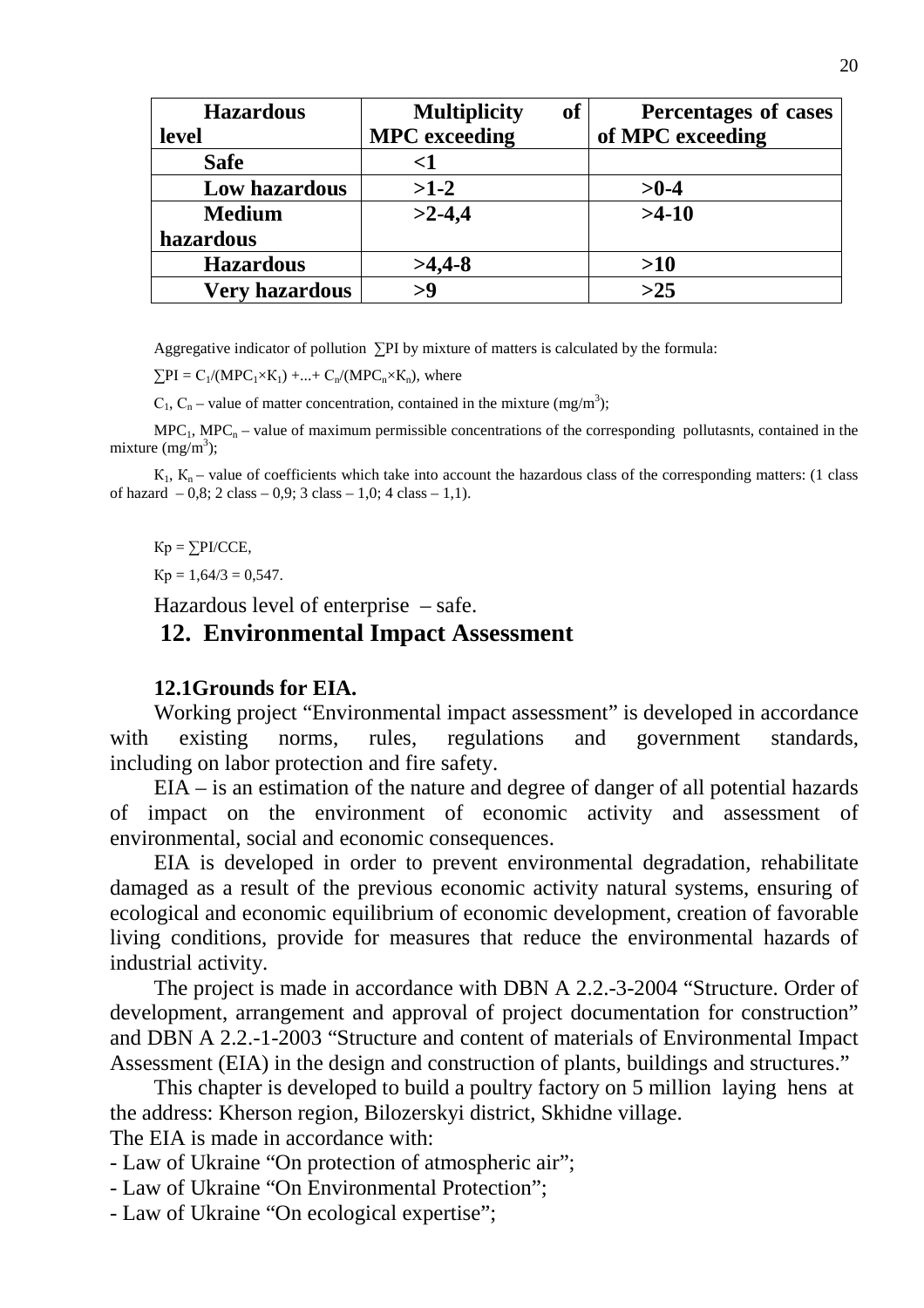- Law of Ukraine "On Waste";

- Water Code of Ukraine;
- Land Code of Ukraine;

- State sanitary regulations of protection of atmospheric air of population centers from pollution with chemical and biological agents. DSP 201-97 MH of Ukraine № 201 of 09.07.1997;

- technical terms and technological solutions adopted in the project;

- conclusions of the project of plot of land removal;

- general plan;

The goal of the EIA chapter is the environmental grounding of the expediency of the design activity and the ways of its implementation and compliance with environmental safety. The project is developed to build a new facility in order to produce foodstuffs, the arrangement of new working positions and meet the needs of the population.

## **2.12 The negative impact in the reconstruction of the facility on environment and geologic environment.**

Developed project provides for the progressive and modern methods of construction, which decrease the negative impact by reducing the time of construction. Predicted impact is not durable, the area of influence is limited with boundaries of the allotted plot of land. Negative impacts on geological environment, namely, landslides, avalanches, erosion do not occur.

# **12.3 Characteristics of environment and assessment of effect on it**

Impact on the air is determined on the basis of initial data, measures and calculations made in this chapter.

The calculation of concentrations of pollutants thrown out into the air, is made by the computer software.

Designed for use poultry equipment ensures no accidental emissions into the air. Equipment does not cause excess negative environmental impact during operation of the equipment in accordance with technological requirements.

There is no possibility of an emergency occurring.

The mentioned plot of land doesn't border with projects of nature-reserved fund (NRF). Exceed of the standards of maximum admissible emissions of pollutants does not occur accordingly a negative impact on projects of NRF, flora and fauna within admissible standards.

#### **4.12 Measures to ensure proper environmental and ecological safety**

To ensure a normative state of environment that meets the current environmental standards, it is necessary to follow the existing state control over the environment.

The measures of providing with normative state of the environment and the system of state control include:

- recurrent maintenance of equipment;

- control over the construction works;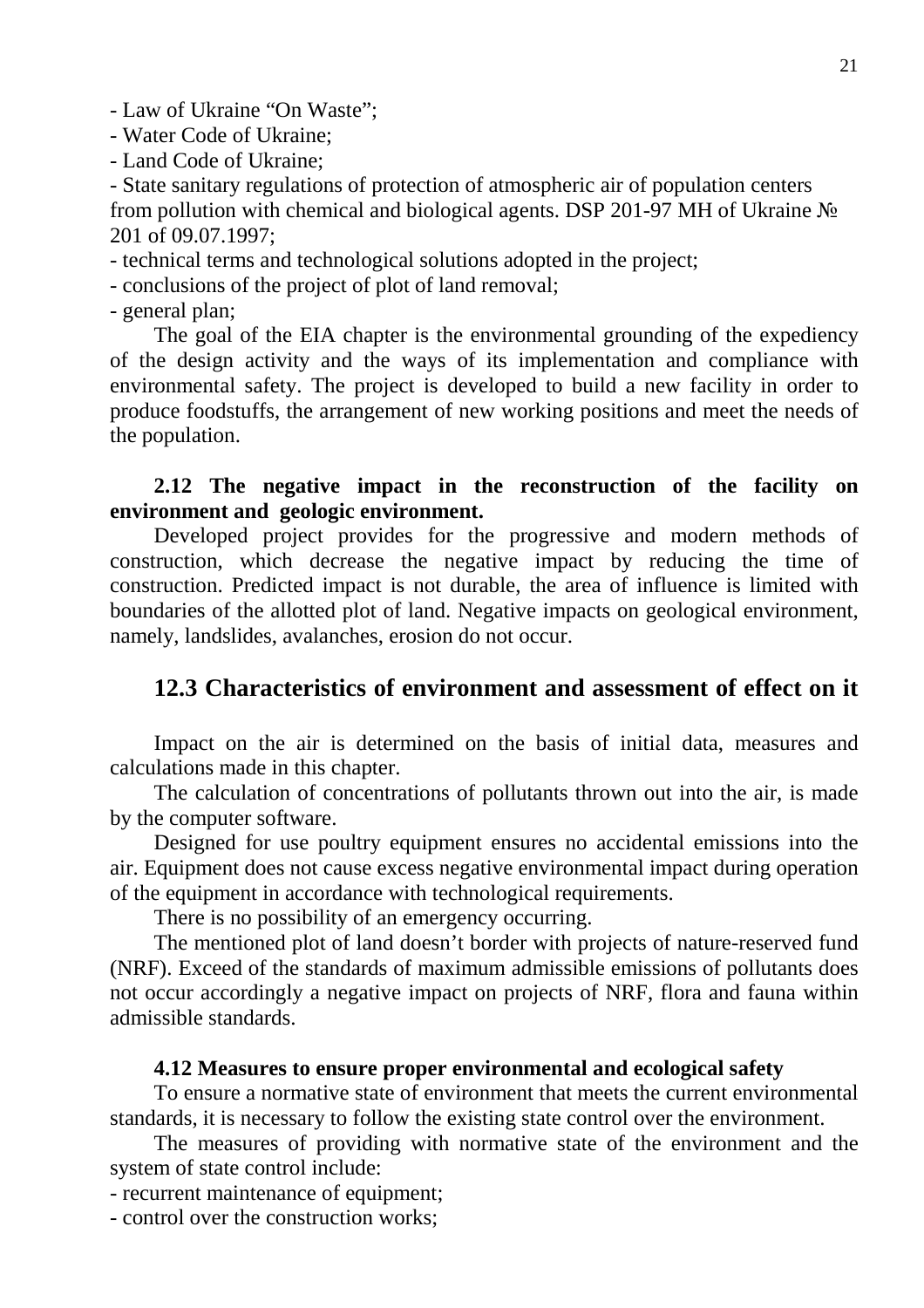- control of the sanitary-epidemiological supervision over following the sanitary norms;

- control by the state fire supervision over the execution of fire safety rules; - control of the state environmental bodies for following the technology, standards of HDV, state of the air during unfavourable weather conditions.

### **13. Impacts on environment**

In the process of construction designed facility affects the environment within admissible standards. When operating of poultry factory will impact on the air within the HDV standards.

### **13.1 The obligation of conducting the planned activities in accordance with environmental requirements**

The customer provides trouble-free operation of the facility in accordance with the rules and regulations of worker safety, industrial sanitary and environmental protection, for which he bears responsibility in the manner determined by current legislation.

### **13.2 Conclusions**

Normative state of the environment should be achieved through:

- use of equipment and machinery in accordance with technological regulations;

- conducting of recurrent service and technical adjustment of gas equipment; - conducting of recurrent service and technical adjustment of technological lines; - introduction of modern production technologies in all technological districts of the factory;

- by means of state control over following the requirements of current legislation on environmental protection, public health, worker safety and fire safety.

As a result of realization of planned measures excess environmental impact is not expected that will ensure environmentally safe operation of the facility.

Attachments:

Appendix 1. The task on calculation.

Appendix 2. Output data for calculation

 Appendix 3. The feasibility of calculating ground concentrations of relevant substances

Appendix 4 Description of emission sources